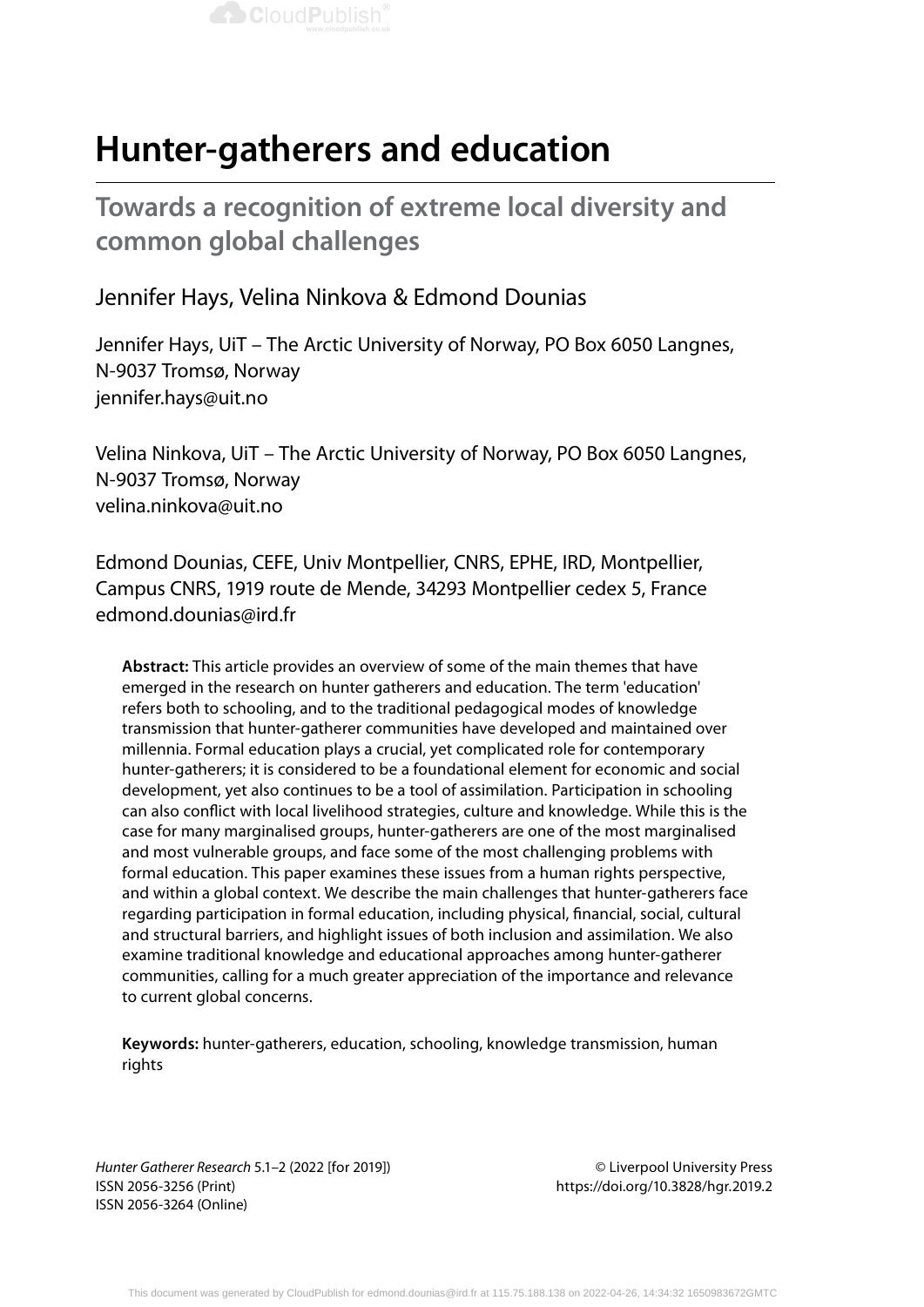

#### 14 Jennifer Hays, Velina Ninkova & Edmond Dounias

### **Introduction**

Education plays a crucial, yet complicated and paradoxical role for contemporary hunter-gatherers. On the one hand, formal education – or schooling – is considered to be a foundational element for economic and social development, and is connected with many other positive indicators relating to health, equality, peace and human rights. It is also considered necessary for informed participation in national and international politics and other decision-making arenas. From this perspective, ensuring access to formal education is critical and lack of access to it results in political and social exclusion. On the other hand, formal education continues to be a tool of nationalism, assimilation, religious conversion and, for mobile groups, forced sedentarisation. Participation in schooling can also conflict with local livelihood strategies, culture and knowledge, and undermine their integrity among younger generations. Access to educational institutions – broadly viewed as a necessity and generally implemented as compulsory – can undermine local cultures, value systems and social structures. Furthermore, a growing body of educational research shows that simple access to schooling does not directly alleviate poverty or empower people on a local level; on the contrary, it can have negative effects unless people take ownership of their development or undergo a sociopolitical emancipation.

This double-edged character of education is a recurrent problem that all minorities face, in particular indigenous minorities. In many parts of the world, historical experiences of colonial violence included the forced removal of children from their communities and placement in boarding schools, where they were often severely mistreated and taught that their own ways were backwards or morally wrong; in some places, versions of this story are still being played out (Woodman 2019). Today, indigenous peoples are among the most marginalised populations in the world – educationally and in general. Hunter-gatherers are a small but important sector of this category, and they are at the far end of the spectrum of marginalisation and the most vulnerable to its pernicious effects. Almost everywhere, today they experience rapid dispossession, forced sedentarisation and targeted assimilation processes. They also face some of the most challenging problems with formal education.

In this article, we provide an overview of some of the main themes that have emerged in our own research and in the literature on hunter-gatherers and education, including the articles in this collection. We use the term *education* in its broadest sense to denote both the historically recent phenomenon of schooling and the traditional pedagogical modes of inter- and intra-generational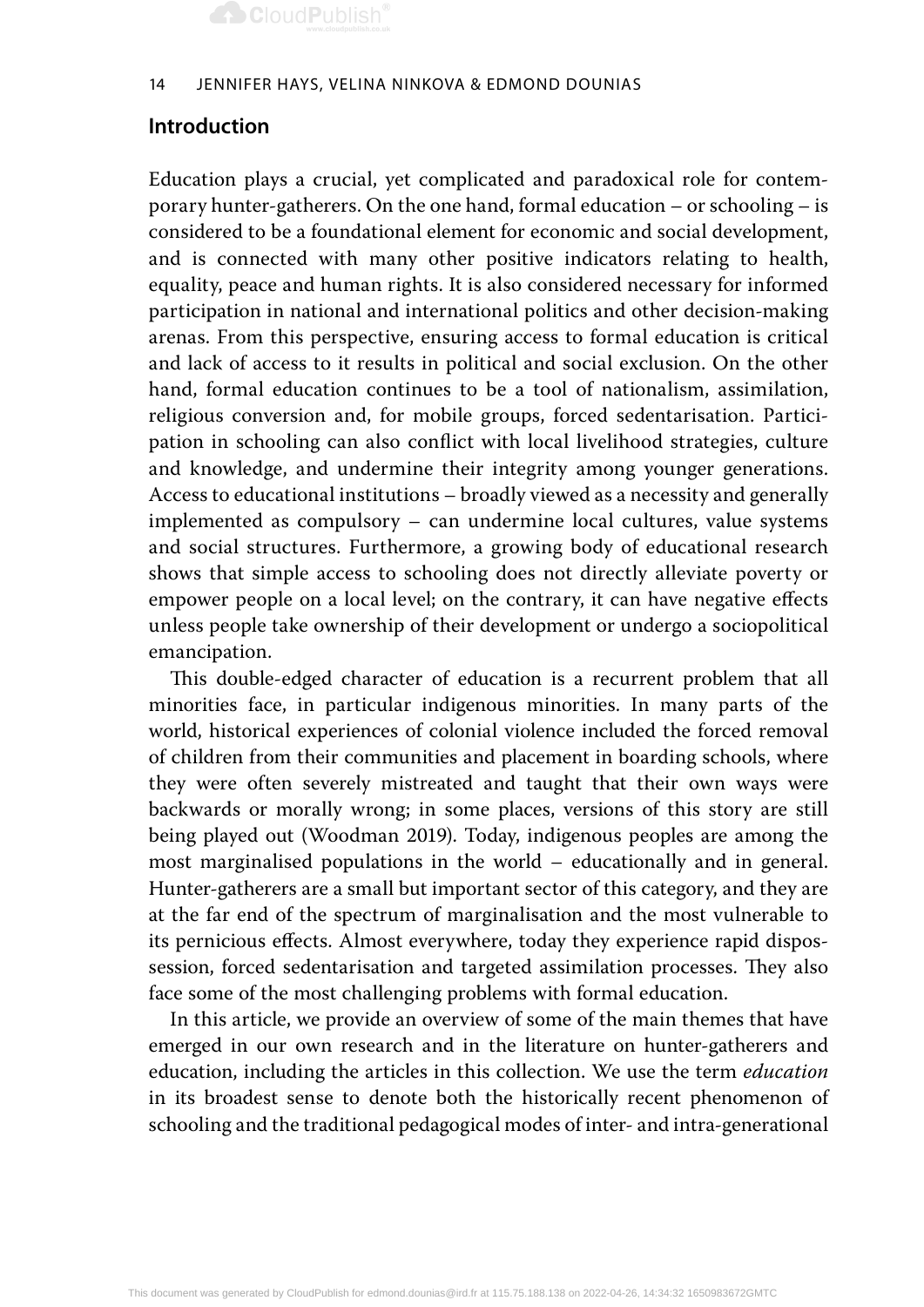knowledge transmission that hunter-gatherer communities have developed and maintained over millennia. The tension between the two is particularly pertinent now, as hunter-gatherers are increasingly faced with threats related to accelerated globalisation and climatic, environmental and man-made crises – including the Covid-19 pandemic, which is ongoing at the time of writing.

Examining these issues through the lens of human rights helps to pinpoint the fundamental issues and to bring forth the social justice aspects. The following section will highlight some relevant aspects of the indigenous peoples' rights framework as it informs educational policy and practice for huntergatherers globally. We then present some of the main challenges and barriers that hunter-gatherer children experience in formal education, and end with an overview of the traditional pedagogical practices for knowledge transmission. In conclusion, we consider alternatives to the present situation and point to areas where research could identify possibilities for, and support, effective advocacy. Although it is easy to portray hunter-gatherers as 'victims' – of land grabs, exploitation, stigma and of exclusionary and assimilative education systems – we would also like to emphasise the agency with which huntergatherer children, youth, parents and communities are approaching their situation. They are indeed vulnerable and support is needed. But they are also actively responding to the challenges they face. Educational initiatives of any kind will have positive results only if they have at their core recognition and understanding of the communities' needs, values, priorities and strategies.

## **Hunter-gatherer education and indigenous peoples' rights**

For hunter-gatherer communities today, questions related to education are inseparable from their broader struggles for survival and recognition of their rights. Despite the considerable advances of the indigenous peoples' rights movement over the past few decades, the current social, economic and political conditions of indigenous peoples remain unsatisfactory in nation-states the world over – and are in many cases extremely dire. A recent report on the situation of the world's indigenous peoples indicates that some of the most imminent threats to their livelihoods include climate change and environmental deterioration, extractive industries, land insecurity and social unrest (Mamo 2020). Huntergatherers comprise a tiny but highly diverse percentage of the global indigenous population. The majority of these groups have undergone, or are currently undergoing, massive changes to all aspects of their lives. They are pushed away, or forcibly removed, from territories deemed suitable for agricultural or industrial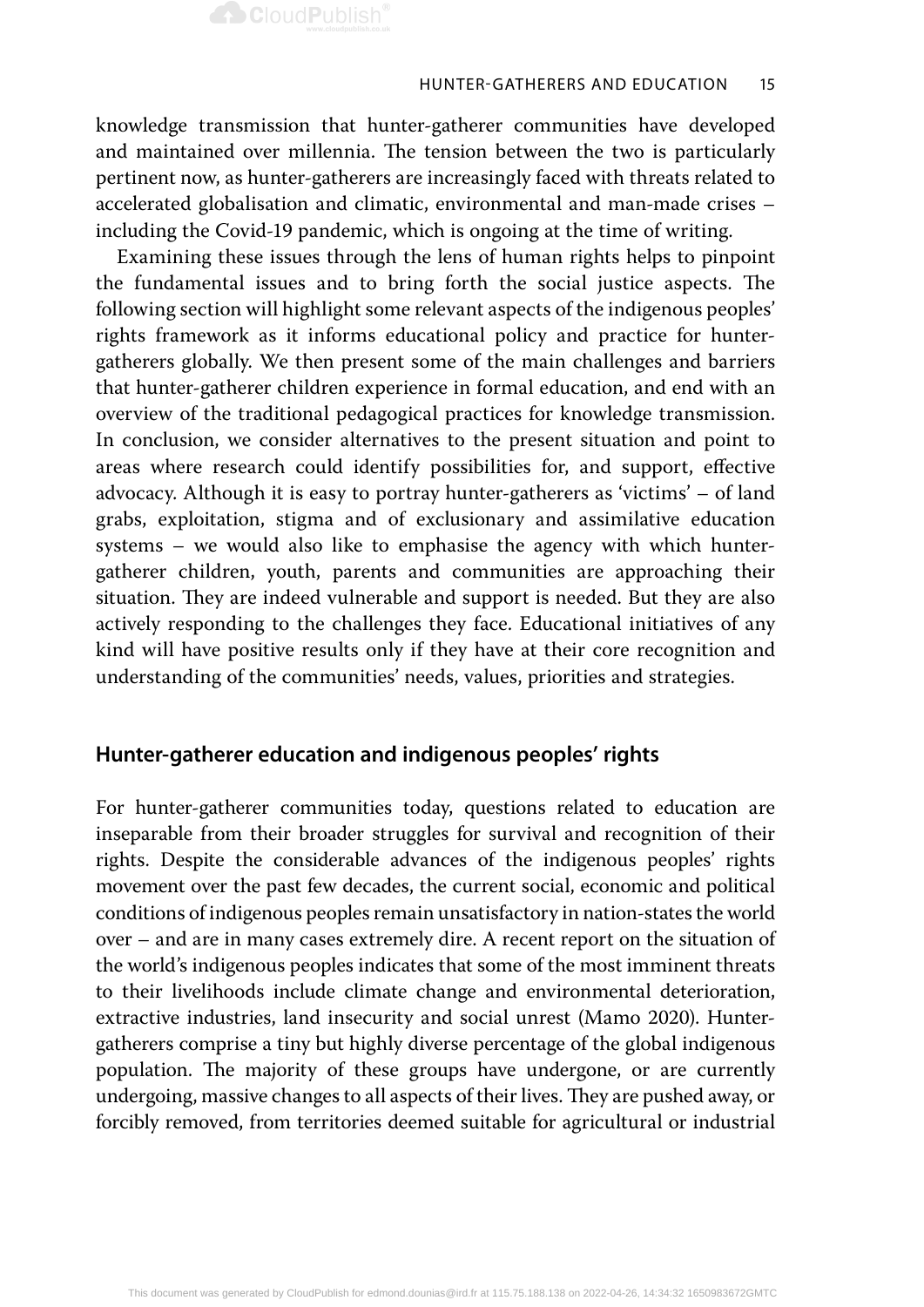#### 16 Jennifer Hays, Velina Ninkova & Edmond Dounias

development, and are either sedentarised or forced to move to rural, semi-urban and in some cases, urban centres. They seldom have secure access to land and resources or the freedom to make decisions regarding their own development and future. All of this puts them in an extremely vulnerable situation, and the actions taken by governments, NGOs, researchers and communities themselves will have important implications for their future survival.

Although the picture overall looks bleak, it is also important to recognise that the combined efforts of indigenous leaders, activists and communities have propelled the advancement of the indigenous peoples' agenda on global, national and local levels, and have led to seminal court case wins, an increased awareness of indigenous women's rights, and focus on indigenous languages through the UNESCO Decade of Indigenous Languages (2022–2032) (UNESCO 2020). International indigenous peoples' rights documents set important standards for social justice norms, providing governments and other social actors with a set of ideals and a guide for how to move towards them.

Indigenous peoples' rights are most clearly laid out in the United Nations Declaration on the Rights of Indigenous Peoples (UNDRIP) (UNGA 2007) and the International Labor Organization Convention No. 169 on Indigenous and Tribal Peoples' Rights (C169) (ILO 1989). Both of these documents explicitly outline the right of indigenous peoples to *self-determination –* a fundamental principle within international law that refers to the right of all individuals and groups to 'freely determine their political status and to freely pursue their own economic, social, and cultural development' (see for example the International Covenant on Economic, Social and Cultural Rights, UNGA 1966). For indigenous peoples, including hunter-gatherers, this right is clearly understood to be both *–* and inseparably *–* an individual *and* a collective right, guaranteeing the right of the group as a whole to continue to exist and thrive, in the interest of the individuals that form it.

The right of the group, and its individuals, to determine their educational options is central to collective self-determination – but also extremely complicated. Both the UNDRIP and ILO C169 explicitly outline the right of indigenous peoples to a) establish and control their own educational systems in their own language and b) access all levels of education provided by the state, without discrimination (UNDRIP Article 14; ILO C169 Part VI). Self-determination requires that both of these are in place; denial of access to mainstream education is a form of exclusion, while insistence on participation in mainstream education without recognition of the validity of indigenous systems is assimilation. Ensuring this balance is not easy. There is tension between the collective aspect of these rights (to establish and control community-based education,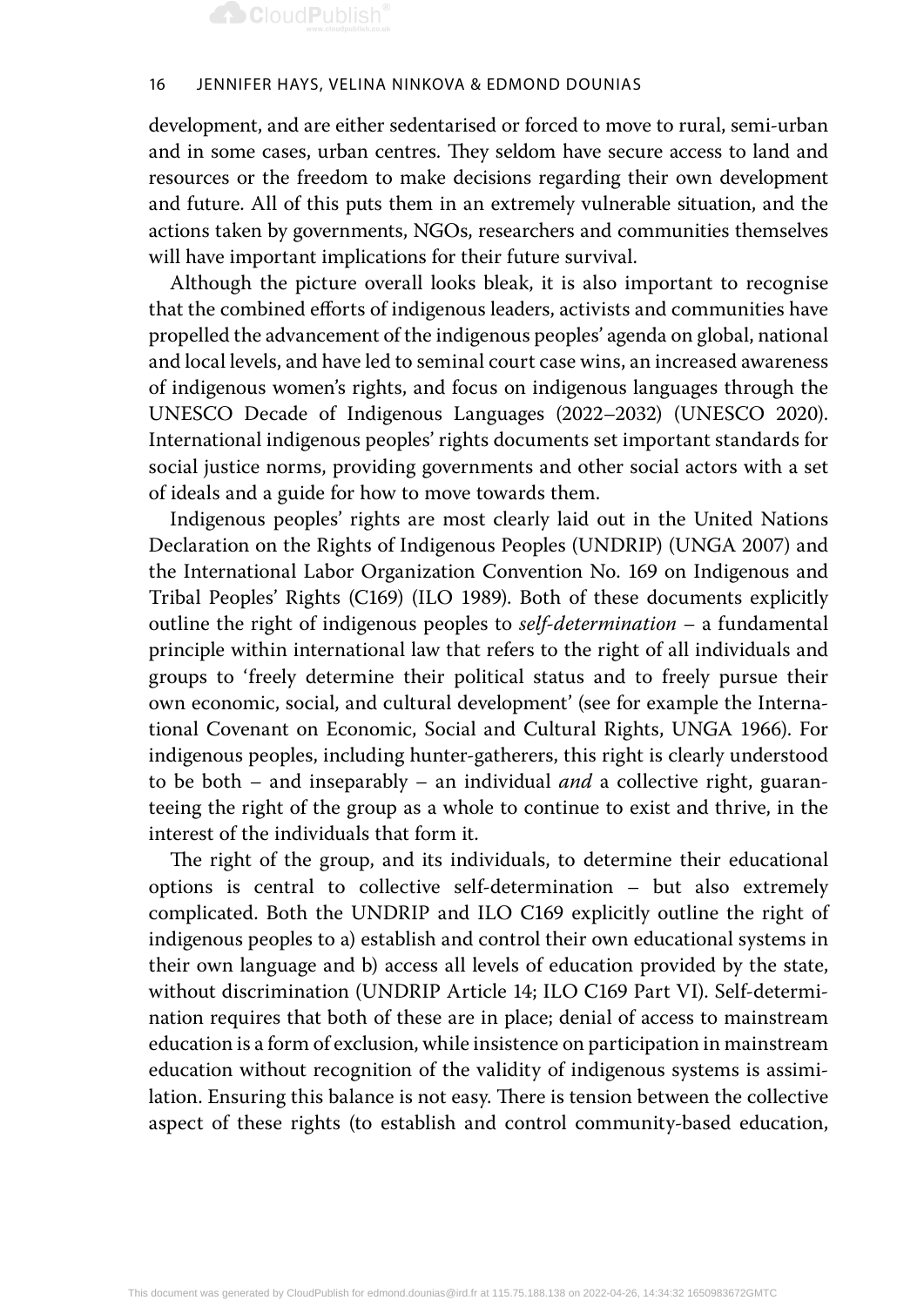for example) and the rights of the individual (who experiences the assimilation or exclusion, and the advantages or disadvantages of formal education). This tension between individual and collective self-determination is a part of the challenge that all hunter-gatherers face.

Most hunter-gatherer societies are no longer able to survive solely from their traditional subsistence practices. Many also need to, or aspire to, engage in diversified economic activities, and access to formal education is generally considered a prerequisite for gaining the knowledge and skills necessary for participation in the wider society. At the same time, for many hunter-gatherer communities, local knowledge and practices still form a central part of their identity and are the foundations of their food systems – and can be severely undermined by formal education. Hunter-gatherer communities themselves have repeatedly expressed concerns about the erosion of their lifeworlds, and determination to preserve their cultures for future generations. They also connect this with a desire for relevant and culturally appropriate education. In short, they articulate their right to educational self-determination.

Unfortunately, most hunter-gatherer communities currently confront both exclusion and assimilation simultaneously. Access to mainstream education systems is severely limited. At the same time, the lack of recognition of their traditional forms of education – compounded by factors such as land loss, forced sedentarisation, proselytism and severe stigma – restrict possibilities to practice traditional knowledge transmission. Although their educational rights are clearly stated in international documents, this is not enough to ensure their fulfilment. Modern hunter-gatherers live – almost universally – in postcolonial states that are trying to overcome their own historical oppression while pursuing development and/or nation-building. Fulfilling the rights or aspirations of tiny groups of people is hardly on anyone's agenda. Other approaches and arguments are needed, and determining what will be the most effective at international, national and local levels requires understanding of the dynamics at multiple levels.

Hunter-gatherer communities do not respond passively to the many challenges facing them. The literature on hunter-gatherer education, including the articles in this issue, depict people who are actively negotiating their educational participation, articulating their concerns and desires, arguing for their rights, and adapting to new situations while simultaneously emphasising the value of their own skills and knowledge and their desire to maintain them. These tensions between hunter-gatherer traditional ways of being, and their active engagement with encroaching states – including through formal education – is an important area of concern and an ongoing focus of research.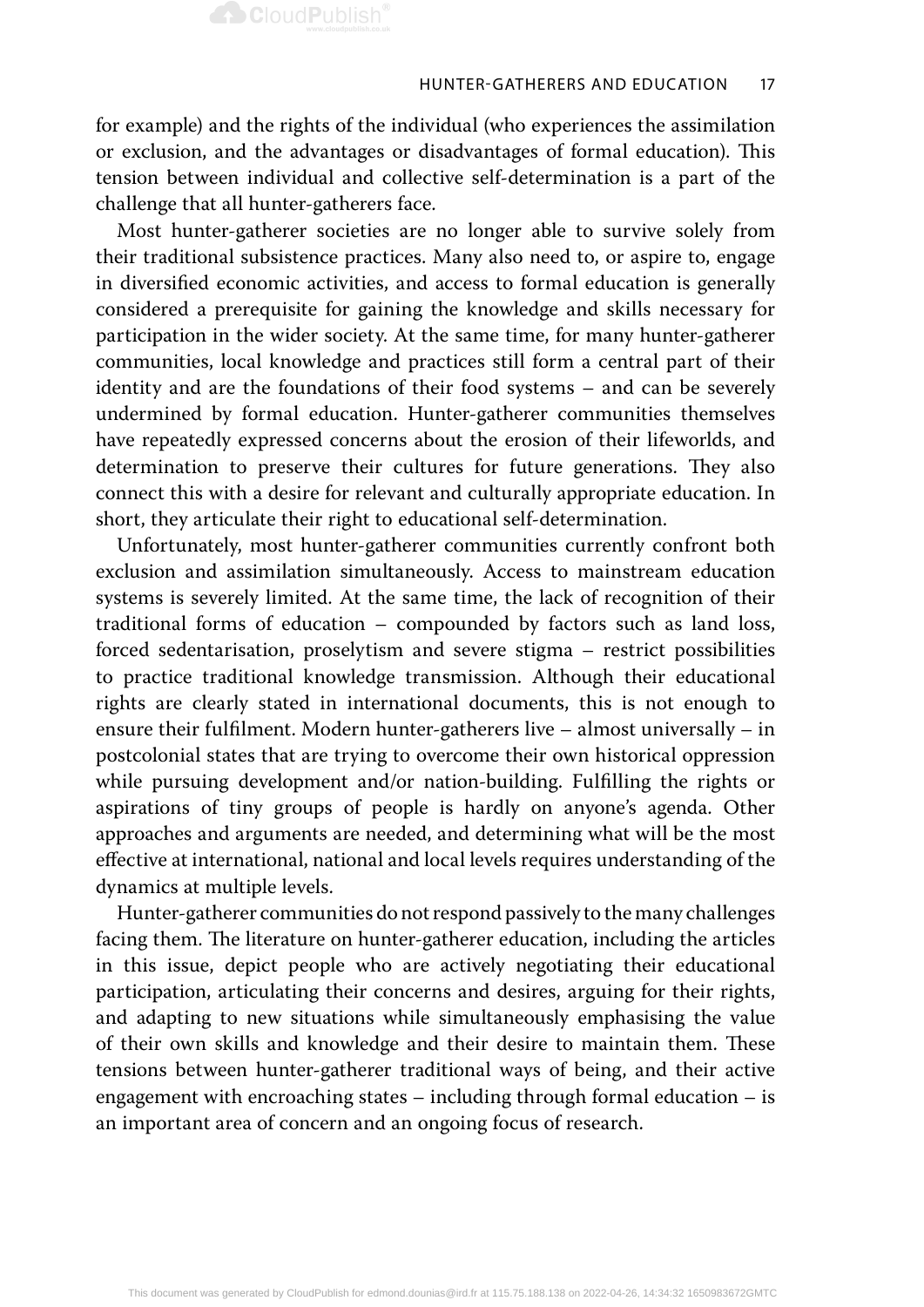#### 18 Jennifer Hays, Velina Ninkova & Edmond Dounias

## **Hunter-gatherers in a global perspective**

Although – as will be discussed below – there are some clear social patterns that characterise hunter-gatherer communities around the world, these groups are in fact extremely diverse. This diversity is accompanied by small group size – many hunter-gatherer communities number only in the tens or hundreds; even larger groups generally number only a few thousand. Bird-David (2017a, 2017b) has pointed out that even for apparently more numerous groups, huntergatherers' primary identity is usually not with a broad ethnicity (which is often externally defined) but within a small compound or hamlet, rarely exceeding 30–40 people. This phenomenon of small numbers, combined with high diversity, leads to several challenges in theory and practice. For one, the provision of culturally appropriate education in the mother tongue requires an extremely local approach, sometimes specific to a very small number of people. When it comes to providing formal education, justifying to governments and donors the expense and difficulty of (for example) training and employing teachers who speak the language, or creating materials that are culturally relevant, becomes extremely challenging – financially, practically and politically.

The very small numbers of hunter-gatherer groups can make it difficult to 'see' them statistically; they are sometimes lumped into larger categories, or not recognised at all. In most places hunter-gatherer groups also tend to be highly mobile – despite the fact that in many situations they have been forcibly settled. Seasonal and other opportunity-driven mobility is not compatible with schooling programmes that require regular attendance and thus sedentarism. Seasonal absenteeism is a major cause of school failure among many huntergatherer societies and creates a logistical problem for school authorities seeking to incorporate these communities (see Shahu, this issue). Obligatory school attendance forces students to choose between school, on the one hand, and their own culture and subsistence or other economic activities on the other. Such a forced choice is problematic for many reasons, as we will examine further below.

Although in some cases, hunter-gatherers may outnumber other ethnic groups in the areas where they live, their small group size and in some cases high mobility, combined with social stigma (see also below) make them invisible to the state and sometimes to neighbouring groups. Where they are counted, their tiny numbers often make it difficult to argue for the special measures or resources needed to address their situation, especially in the face of other national economic and population challenges. Globally, vast numbers of displaced and otherwise marginalised peoples – including much larger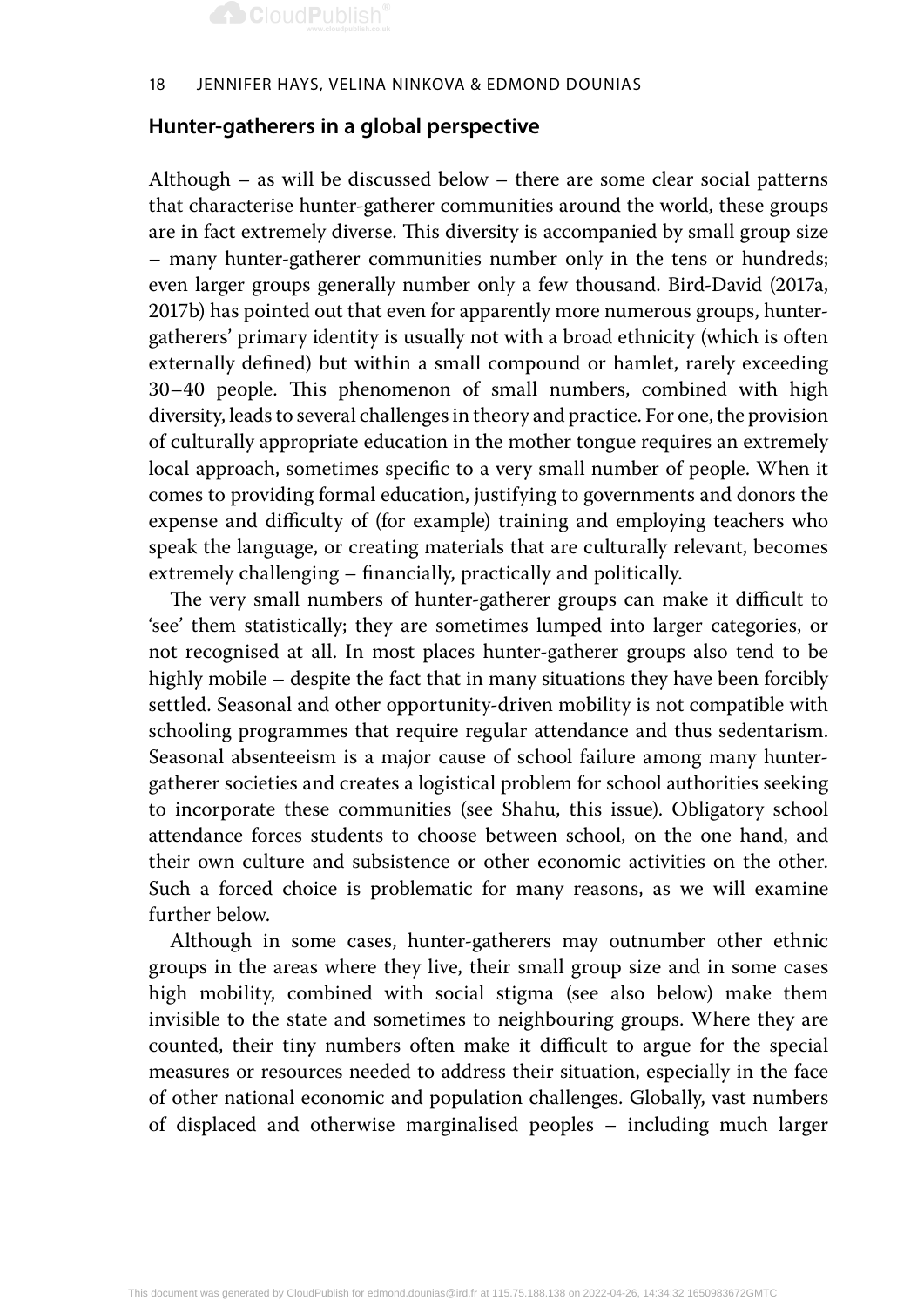

indigenous groups and national minorities – dwarf the small populations of hunter-gatherers. In a global system in which development and human rights initiatives are often measured and evaluated in terms of economic costs and numbers of people that benefit, efforts that reach much larger populations are given priority.

We aim to challenge these priorities, with the argument that these diverse and small groups of hunter-gatherers comprise an extremely important global group – exactly because of their diversity. It is difficult to describe this diversity numerically, but some general statistics provide an indication of their numbers in relation to the wider population, the extent of the human diversity they represent and the relevance of this to biodiversity. Indigenous peoples as an overarching group make up about 5% of the world's population. Several studies converge to indicate that the stewardship of natural ecosystems is better ensured in landscapes that are managed by indigenous peoples and that the lands they own are particularly reliable for biodiversity conservation (Garnett et al 2018; Sobrevila 2008; see also IPBES 2019). There are no exact figures stating what proportion of indigenous peoples today are hunter-gatherers. However, based on recent estimates (Burger & Fristoe 2018; ILO 2020), around 10 million people worldwide are in this category – approximately 2.1% of the total of indigenous peoples, or 0.12% of the global population. However, this tiny percentage does not reflect their linguistic and cultural diversity. According to Binford's (2001) estimates, hunter-gatherers speak nearly 5% of the remaining 7,700 human languages, with language also serving as an indicator of cultural difference. Considered together, these estimates provide an indication of the astonishing variation among these groups. Even more importantly, they illustrate the extent to which hunter-gatherer communities maintain a critical repository of human cultural and linguistic diversity, and simultaneously play an important role in maintaining the biodiversity of the lands that they live on, despite their proportionately small numbers.

This perspective is important. Many hunter-gatherer communities live in hotspots of biodiversity. It is increasingly recognised that these communities, with their knowledge and adaptive strategies honed over countless generations, have much to contribute to our search for more sustainable ways to live on this planet. With this in mind, we argue that their expertise should be valorised through their active involvement in sustainable management. When huntergatherer communities are forced to change their lifestyles in order to adapt to modern institutions, we lose the irreplaceable skills of these 'landscape sentinels' (Dounias 2009). Unfortunately, the institution of school plays an important, though complex, role in the undermining of traditional skills and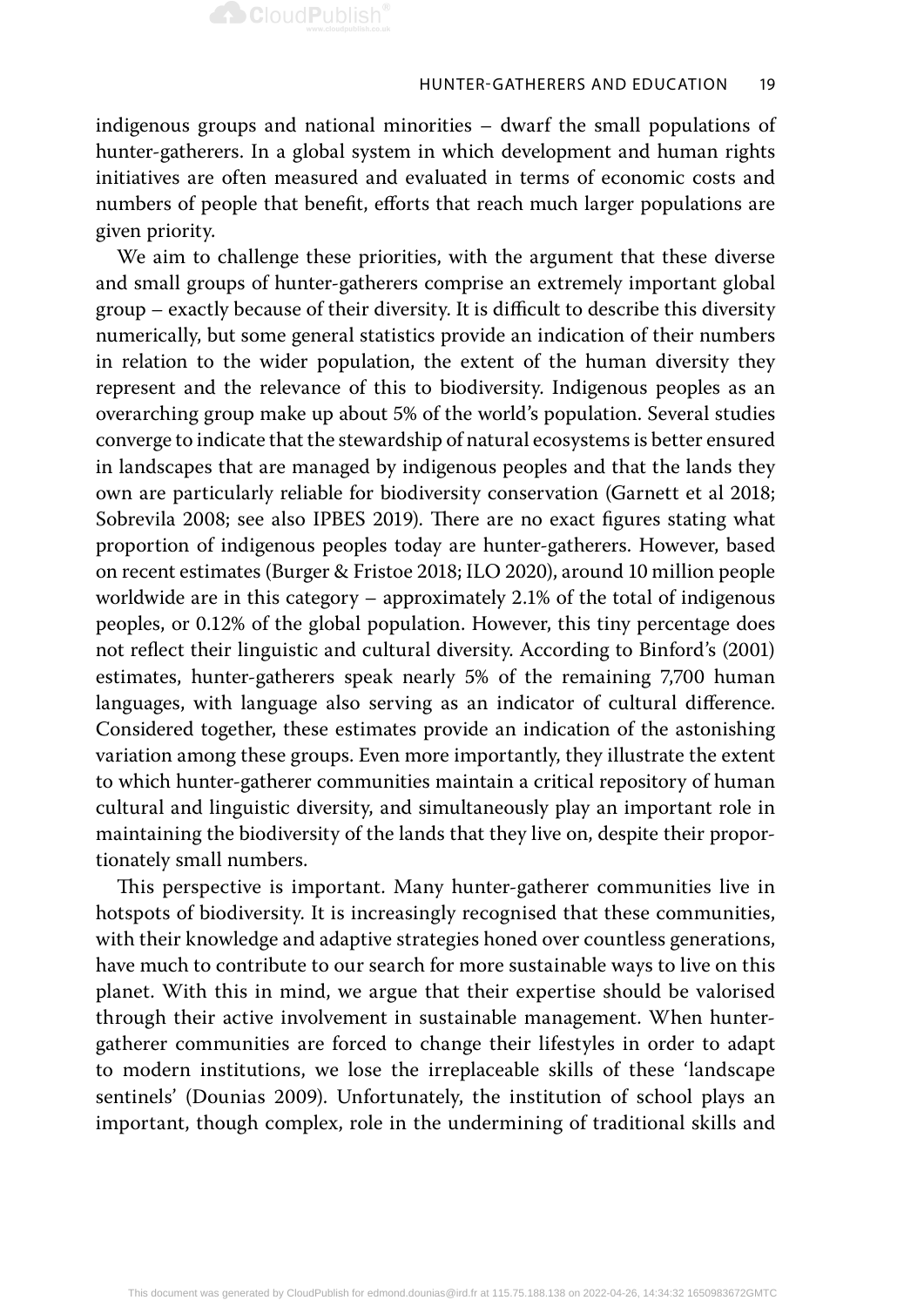#### 20 Jennifer Hays, Velina Ninkova & Edmond Dounias

knowledge, partly through the imposition of the dominant languages, forms of knowledge and value systems and the rigid restructuring of life patterns. Encouraging participation in education systems without sacrificing these critical knowledge systems will require a reconceptualisation of what is meant by 'education'.

There are sound pedagogical arguments in favour of such a rethinking. Hunters and gatherers may have much to contribute to our understanding of, and development of, effective education strategies. The sociopolitical commonalities that tend to characterise small hunter-gatherer groups include: egalitarian social structures; an emphasis on individual autonomy; and a non-coercive approach to the learning process. These characteristics tend to contrast sharply with surrounding cultures and with the approaches of the educational systems imposed upon them – which are inherently hierarchical, and often rely upon conformity, control and discipline – not uncommonly corporal punishment. As will be discussed in the following section, educational research indicates that social characteristics associated with hunter-gatherer groups have been shown to facilitate effective learning. Part of our argument, therefore, is that forcing hunter-gatherer children to participate in mainstream schools deprives them not only of their culture, language, knowledge and so on – but also of these effective learning techniques, and environmental and social conditions. The flip side of this is a recognition that *all* children could benefit if schools instead chose to incorporate and adapt learning approaches inherent in hunter-gatherer educational strategies.

Some aspects of addressing these educational concerns call for global strategies, and international indigenous peoples' rights mechanisms provide a guide based on a clear recognition of global patterns. Above we have argued that hunter-gatherer communities hold value for all of humanity and offer models for alternative ways of interacting with the environment, and of teaching and learning. Although small, highly diverse and locally situated, together these communities make up a group that is large, defined by important similarities and globally important. A focus on hunter-gatherers and their current circumstances as a global phenomenon could perhaps lead to more recognition and respect, increased access to land and territory, and ultimately higher levels of self-determination.

At the same time, the extreme diversity of hunter-gatherers means that blanket solutions will not work. Hunter-gatherer communities have specific cultural and linguistic characteristics, are enmeshed in particular local relationships, and live in unique ecosystems. They have experienced different historical circumstances and are today encompassed in very different regional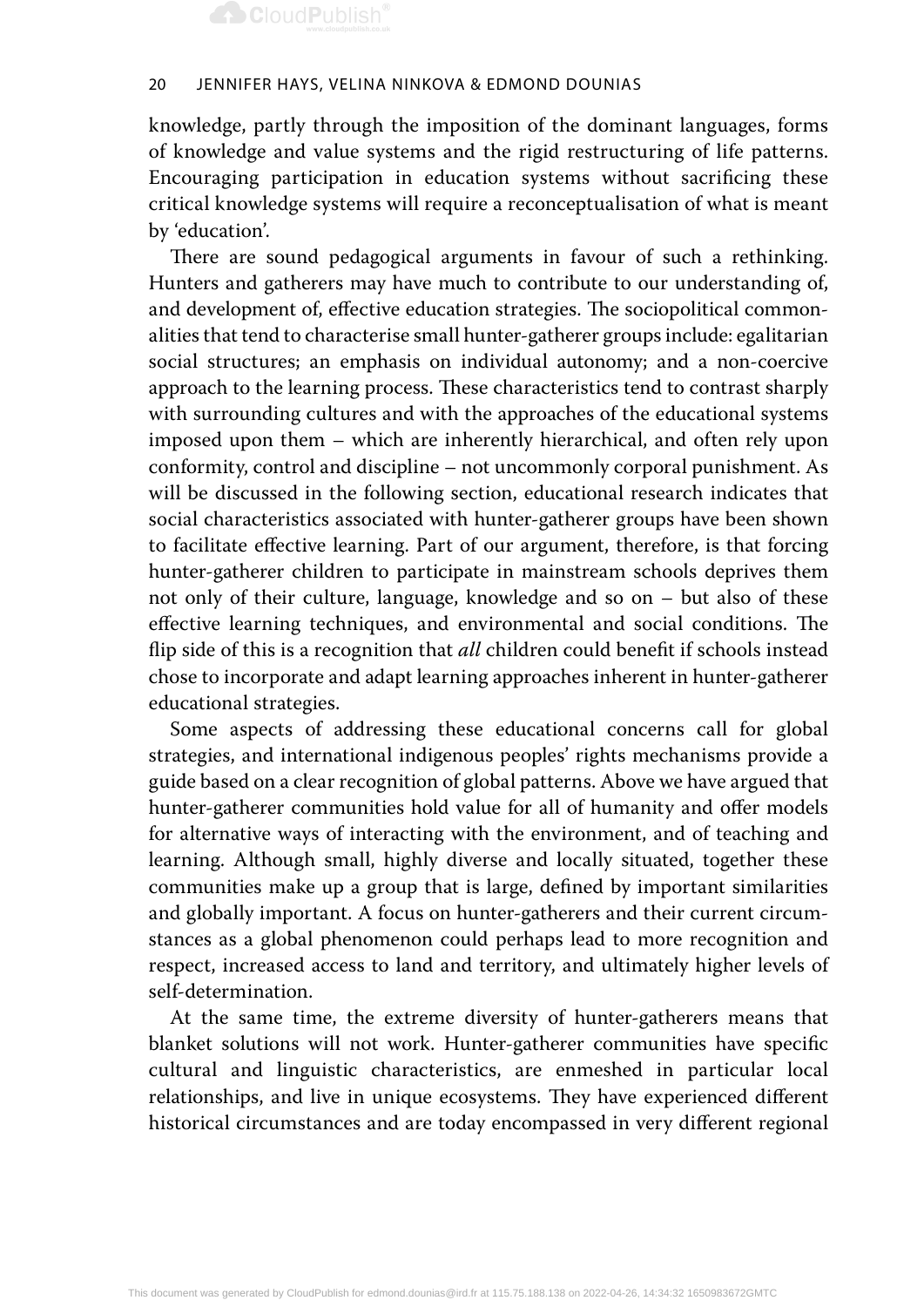

and national situations. Meaningful advocacy requires an understanding of this complexity, and a deep awareness of all of these dynamics and of at what level they need to be addressed. Even more importantly, we must ensure that we are working towards goals that the communities themselves define. This means that they must be directly involved in – ideally initiating and leading – decisionmaking processes.

Hunter-gatherer groups are not internally homogenous either, and differences of opinion among families or individuals must be recognised – particularly when they are lumped into categories that are much larger than their traditional kinship-based groups. Each case must thus be situated within the broad international context, and informed by a human rights perspective and an awareness of the structural issues that affect hunter-gatherers globally. But the specific measures taken to support any particular community must be defined locally, with a clear emphasis on local self-determination at the both the individual and community levels. Making these arguments, and achieving this balance, is a major challenge.

In the sections that follow, we highlight some overarching findings of the existing ethnographic research relevant to these issues, and indicate areas where there are gaps.

### **Formal education and hunter-gatherers**

Education – or schooling – is often presented as the solution for marginalised groups, as a way of being included, of gaining access to employment and to decision-making processes that affect the community. It is a favoured approach of governments and international donors, which are, in most cases, the initiators of education projects aimed at hunter-gatherer groups. These projects almost always focus on getting more children into schools and on getting them to stay there.

Major religions also play an important role. In many remote areas, missionaries have long preceded governmental authorities in education initiatives, legitimising their establishment through social development actions. As surrogates of state obligations, religious organisations appear to offer a refuge through the provision of (among other goods and services) schooling and school-related materials. Many reliable lexicons and dictionaries of hunter-gatherer languages have been published by individuals or institutions dedicated to the translation of religious texts into local languages, and these have been important for the creation of mother-tongue educational materials in many places. However,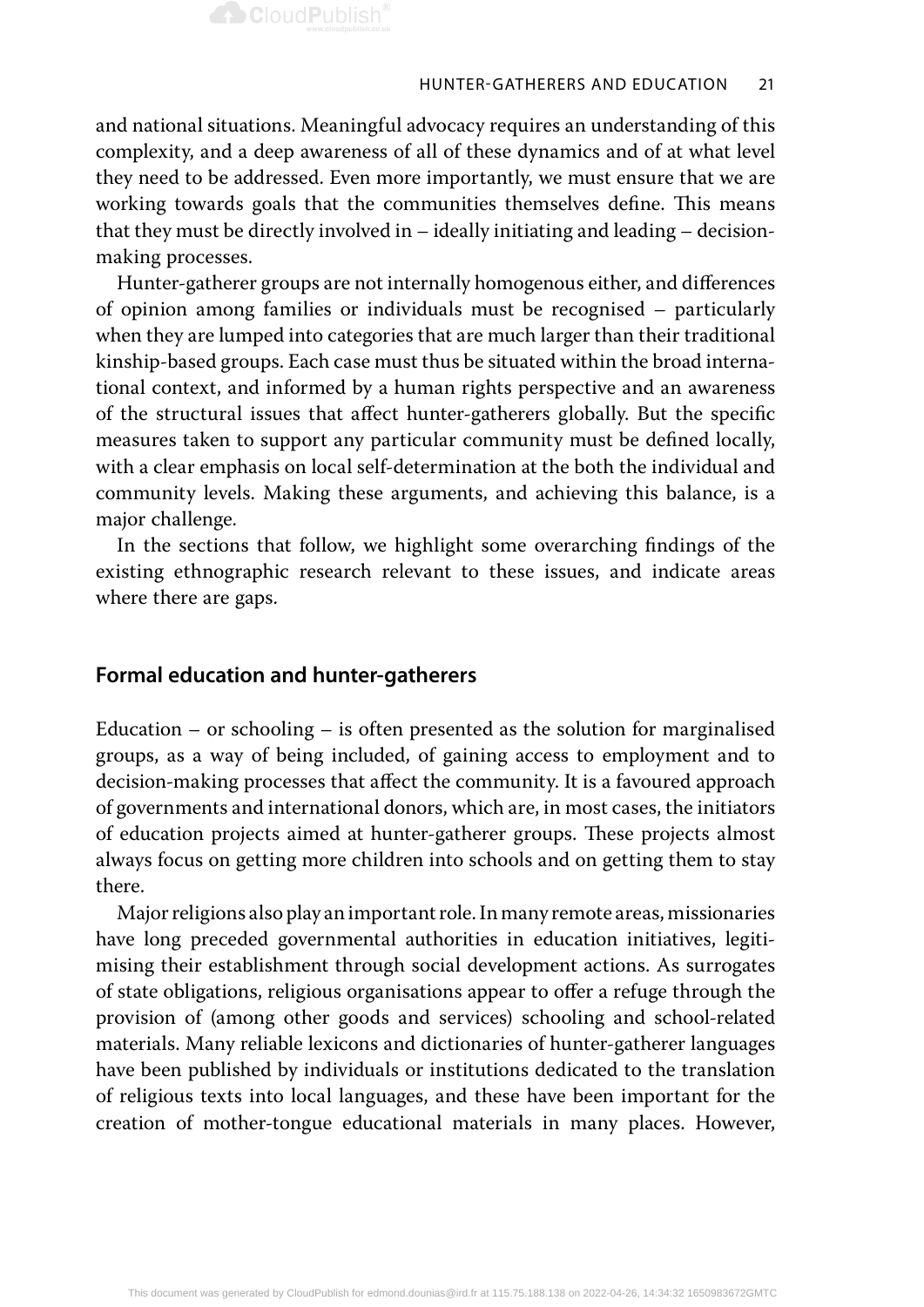#### 22 Jennifer Hays, Velina Ninkova & Edmond Dounias

the efforts of missionaries to study, learn and record indigenous languages are primarily driven by the goal of evangelisation in the native tongue; these efforts are often accompanied by a denigration or outright forbidding of traditional cultural practices. Strongly associated with European colonial history, religious proselytism is now revived by flourishing sectarian and extremist groups that proliferate in marginal areas neglected by the state and which are generally occupied by hunter-gatherer groups.

Schooling is purported to provide equal opportunity to all. In general, however, formal education systems explicitly or implicitly reproduce the hierarchies that organise the social, political, racial and class relations in the wider society. The extreme marginalisation of hunter-gatherers in modern societies is mirrored in their schooling experience; hunter-gatherer children participate in formal education systems at rates far lower than other groups, including other indigenous groups. Reliable figures are difficult to obtain; understanding the extent to which hunter-gatherers have access to, and participate in, mainstream education systems worldwide is an area in need of further research. However, extensive data based on case studies show that they participate at extremely low rates in comparison to other groups in their countries (Ninkova et al 2022).

As traditional livelihoods and resources are increasingly narrowed, huntergatherer communities are seeking other options. Formal education is one route to increased economic opportunities and ideally provides access to dominant languages and other skills needed to negotiate for their rights. However, cultural disparities and enormous structural barriers make successful participation in formal schools extremely challenging. The encounters of hunter-gatherer children with formal education almost always occur in a foreign language and are defined by the norms, values and knowledge systems of the state and society's more dominant groups. Formal education systems and strategies are generally developed to suit the needs and contexts of urban and peri-urban environments and favour children from those environments. These inherent biases ultimately exacerbate the inequalities experienced by students from rural and remote areas (see for example Corbett 2007). Simultaneously, participation in formal education often means separation from their family and community for extended periods of time. When available, for most huntergatherer communities, schooling is simultaneously difficult to access, of poor quality, culturally insensitive and disconnected from communities' immediate realities. Furthermore, in many areas, the available schools do not prepare hunter-gatherers for realistic livelihood options in their areas.

Many hunter-gatherer communities clearly express a desire to develop approaches that match their particular cultural needs and economic options,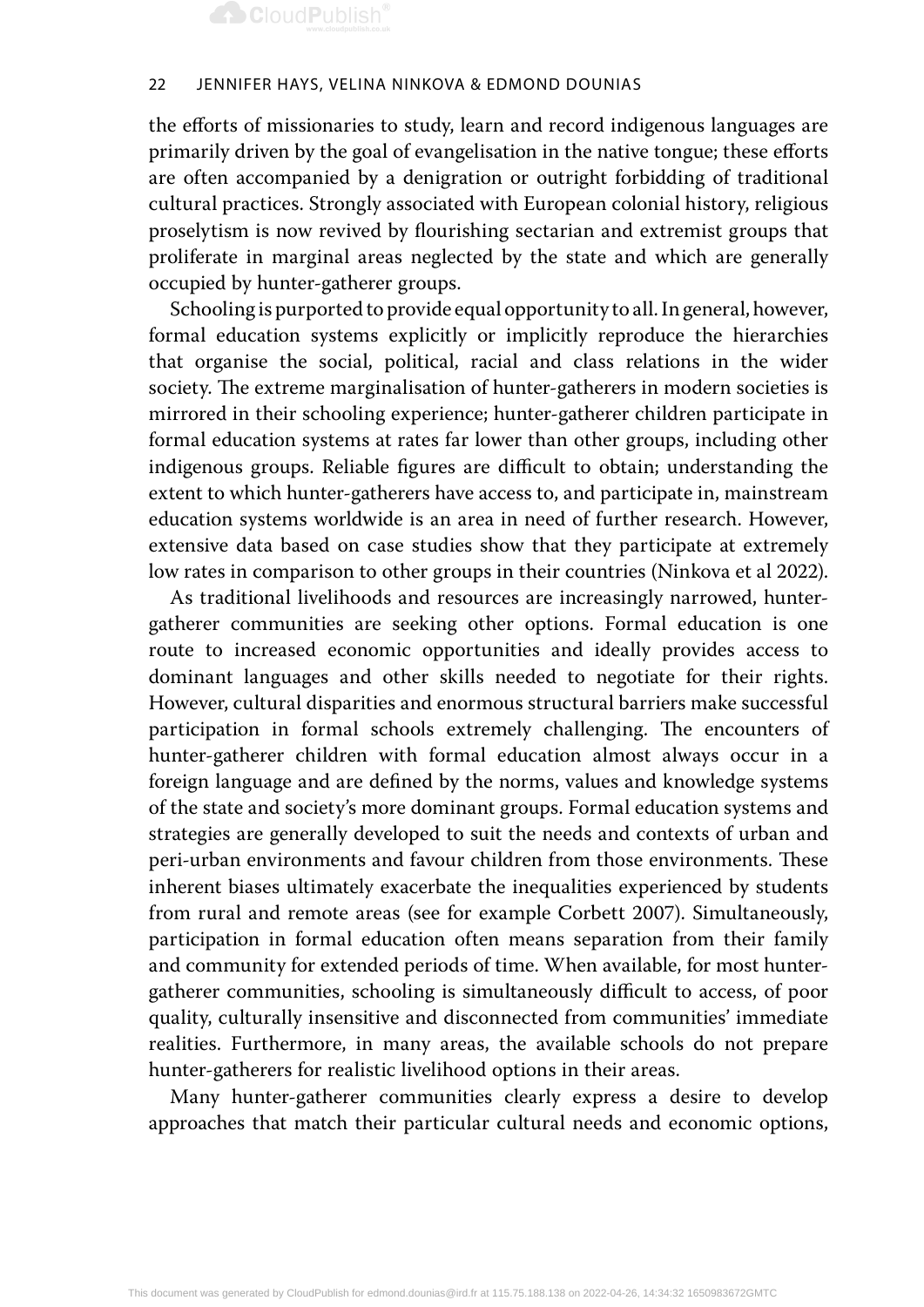

and that provide access to the skills, knowledge and languages that they need in order to advocate for their rights, to participate in economic transactions, to set their own development agendas and to gain access to the resources and opportunities available to their fellow citizens. Alternative education projects have been developed in some communities, with varying degrees of success (see Desjardins, 2016; Hays 2016a: Sanglir this issue; Woodman 2019). However, there are often huge barriers to creating these types of approaches. Educationally, most hunter-gatherer communities experience a lack of appropriate educational facilities near their homes and a lack of mother-tongue educational materials in their languages which in turn means that the only options for formal education are highly assimilative and separate children from their families, which is in fact a violation of indigenous rights.

### *Inclusion or assimilation?*

Access to formal education is almost always equated with physical access to schools and measured by enrolment rates – both of which can be misleading. Physical access to a school, as will be discussed below, is both problematic and insufficient. Obtaining reliable counts of hunter-gatherers attending formal schools is also complicated by a number of factors, ranging from their small numbers and resultant lack of visibility in national censuses to some states' reluctance to identify or count their citizens according to ethnic group. Furthermore, educational statistics provide a snapshot of educational attendance at a particular point in time but hunter-gatherers often attend school erratically (because of seasonal and subsistence activities that conflict with the school schedule, personal or family situations, practical issues like transport, and numerous other reasons). Lavi (this issue) illustrates how misleading statistics can be; she notes of the Nayaka that 'at any given point, roughly 50 percent of the children between the ages of 5–12 were attending school and 50 percent were at home, but it is important to remember that those were not always the same children'. The time of year that counts are taken, and how ethnic or language groups are defined (both by schools and by people themselves), also affect such estimates.

Although the numbers do not fully reflect the situation, they do nonetheless provide insights into enrolment patterns and challenges on a global level. Where they are available, educational statistics clearly show that hunter-gatherers enrol in schools at rates far lower than children from other groups and drop out at rates disproportionally higher than others, and in lower school grades. This is in part an issue of 'access', which we have broadly divided into three overarching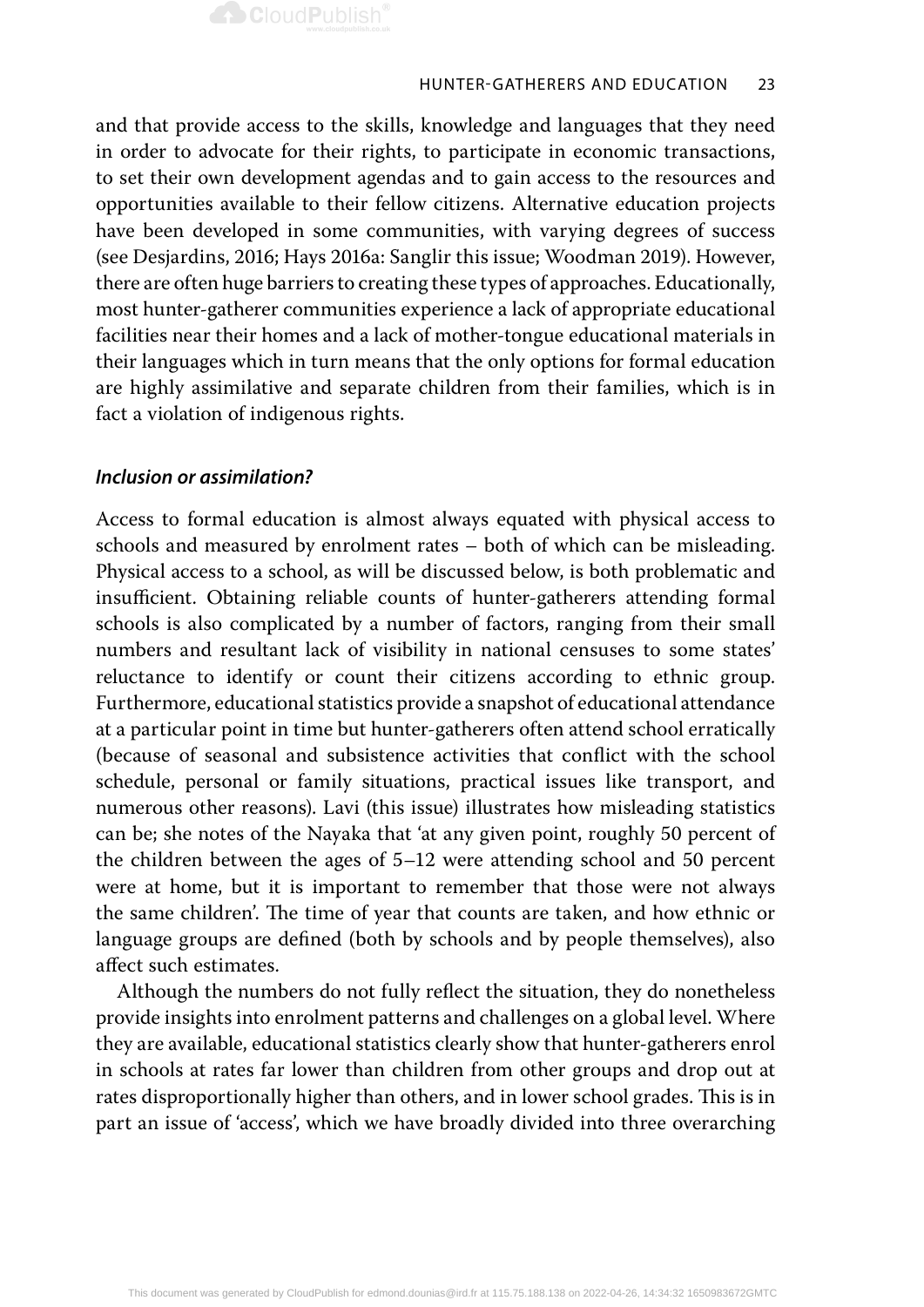

#### 24 Jennifer Hays, Velina Ninkova & Edmond Dounias

and intersecting categories: physical, financial and social. The sections below highlight some of the common patterns observed among hunter-gatherer communities globally, in terms of the barriers that they face when they try to access formal education. Understanding how these take shape at the local level is one area in which fruitful research could lead to better understanding of the fundamental problems and at what level they should be addressed, and all of the authors in this special issue contribute to this effort.

### *Physical barriers*

Hunter-gatherer communities that still exist as such in the world today live primarily in areas that were, until recently, relatively isolated – indeed, this is part of the reason that they have been able to maintain their subsistence lifestyles. Deserts, rainforests, the arctic, the seacoasts and other remote areas were difficult to access, not suited for farming or other livelihood strategies, and were thus not deemed valuable for economic development. Increasingly, however, processes including technological development, the growing search for extractable resources, population expansion, climate change, tourism and environmental preservation efforts mean that these communities are facing increasing incursion onto their territories, reduced access to resources they formerly used and/or assimilation into national economies (see for example Sanglir this issue). These changes are accompanied by increased participation of children in schools – but not at the same rate as other sections of the population and usually not up to the levels needed to obtain qualifications.

Because of their remoteness, many hunter-gatherer groups have faced less direct pressure by authorities to exchange their current lifestyle for school attendance. This level of self-determination, however, is accompanied by one of the most problematic aspects of physical access to formal schooling – existing schools are simply far away from where they are. The low population density of hunter-gatherer groups makes it difficult to justify the provision of education in all of the areas where they live. Governments simply do not have the resources (or the political motivation) to construct, supply, monitor and staff schools in every village or hamlet. When available, government schools in remote areas are usually of poor quality and understaffed.

The result is that for most hunter-gatherer communities attending school means travelling long distances from their home villages which is problematic in several ways. For communities where the schools are within possible walking distance, children may travel back and forth daily, or weekly, in order to attend school. In some places, this could be dangerous. Natural obstacles (like rivers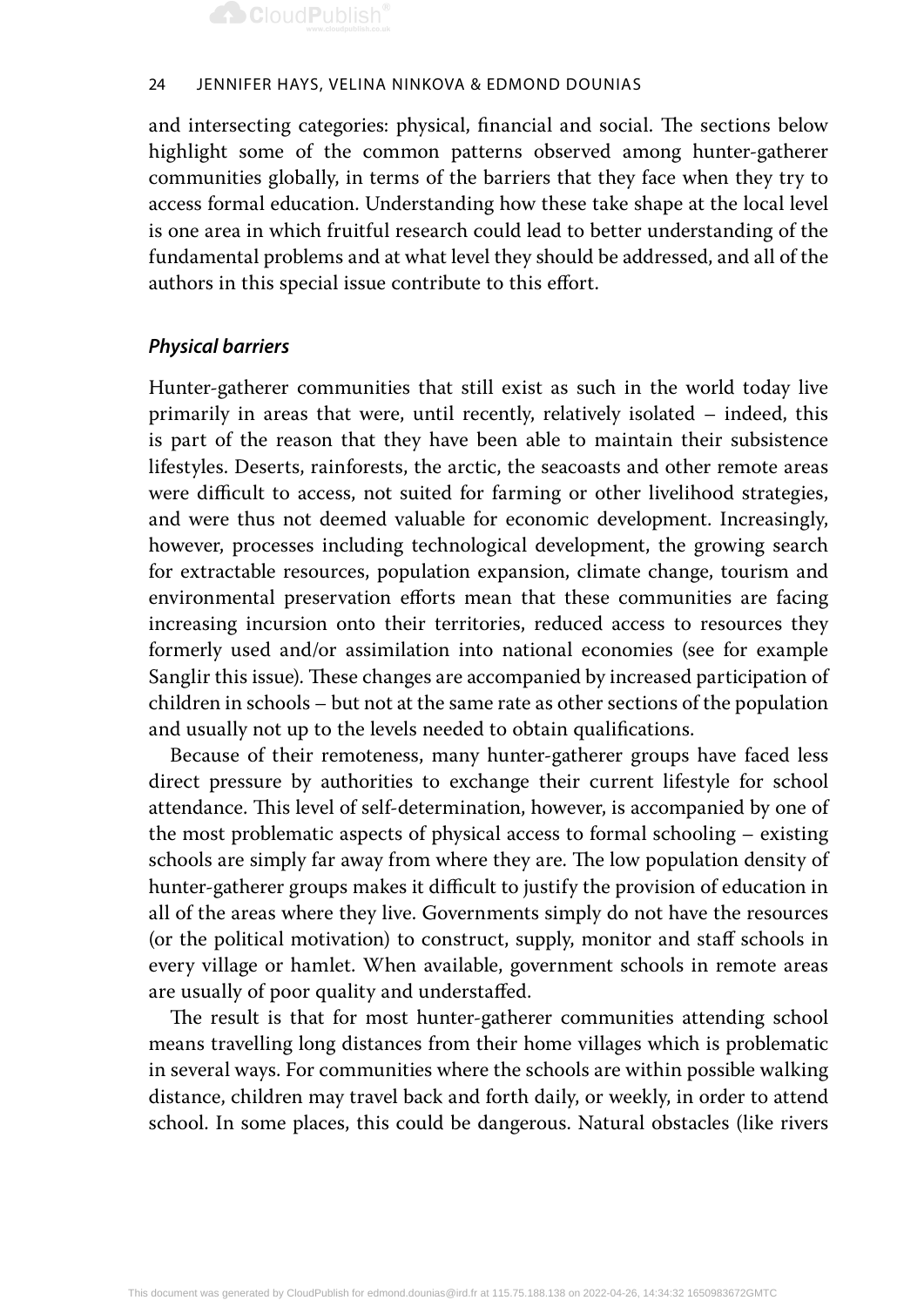or steep slopes) and human or animal encounters may pose threats for children commuting long distances to school. For children from settlements too far to reach by foot daily, this means staying in hostels either during the week, or, often, for several weeks or months at a time.

Residence in hostels entails multiple serious problems. Children experience separation from parents and families for long periods of time, which can both cause intense psychological stress and reduce transmission of culture, language and knowledge. They are cared for by staff that are most often from cultures other than their own, and many of whom look down upon the communities that the children come from (see also below). In many places, reports of verbal, physical and sexual abuse by hostel staff, other students or local residents are common. Hostels, therefore, while meant to increase access for children from remote areas, often instead become a barrier to education, or in the worst cases, a prison-like institution where children are abused, neglected and learn to be ashamed of their culture (see Hays 2011; Mokibelo 2014; Ninkova 2017; Shahu this issue; Woodman 2019).

### *Financial barriers*

Even for children that live in urban or peri-urban settlements or within a distance that is accessible by walking or transport, other barriers to school attendance exist. There are many monetary costs, both direct and indirect, associated with schooling. Poverty is not unique to hunter-gatherer children – this is a barrier for many children from marginalised and minority communities around the world. However, it is worth briefly noting the ways that this particularly affects hunter-gatherer communities, and how financial barriers intersect with social stigma.

In many countries, school fees are required; parents from hunter-gatherer communities generally do not have the money to pay these. With the intent to alleviate this economic barrier, governments may waive the requirement of school fees. However, schools may sometimes still turn children away, or require 'in-kind' payment from the parents, such as working at the school. Any of these arrangements – insistence on fees, waivers or in-kind payment – can contribute to the severe social stigma that hunter-gatherers often face (see the following section). Students from these communities are either prohibited from attending, thus perpetuating their exclusion, or identified as those who 'do not contribute' (see for example Ninkova 2009, 2017).

Transportation, if it is necessary, also costs money, leading to erratic attendance. The material items associated with school attendance, and that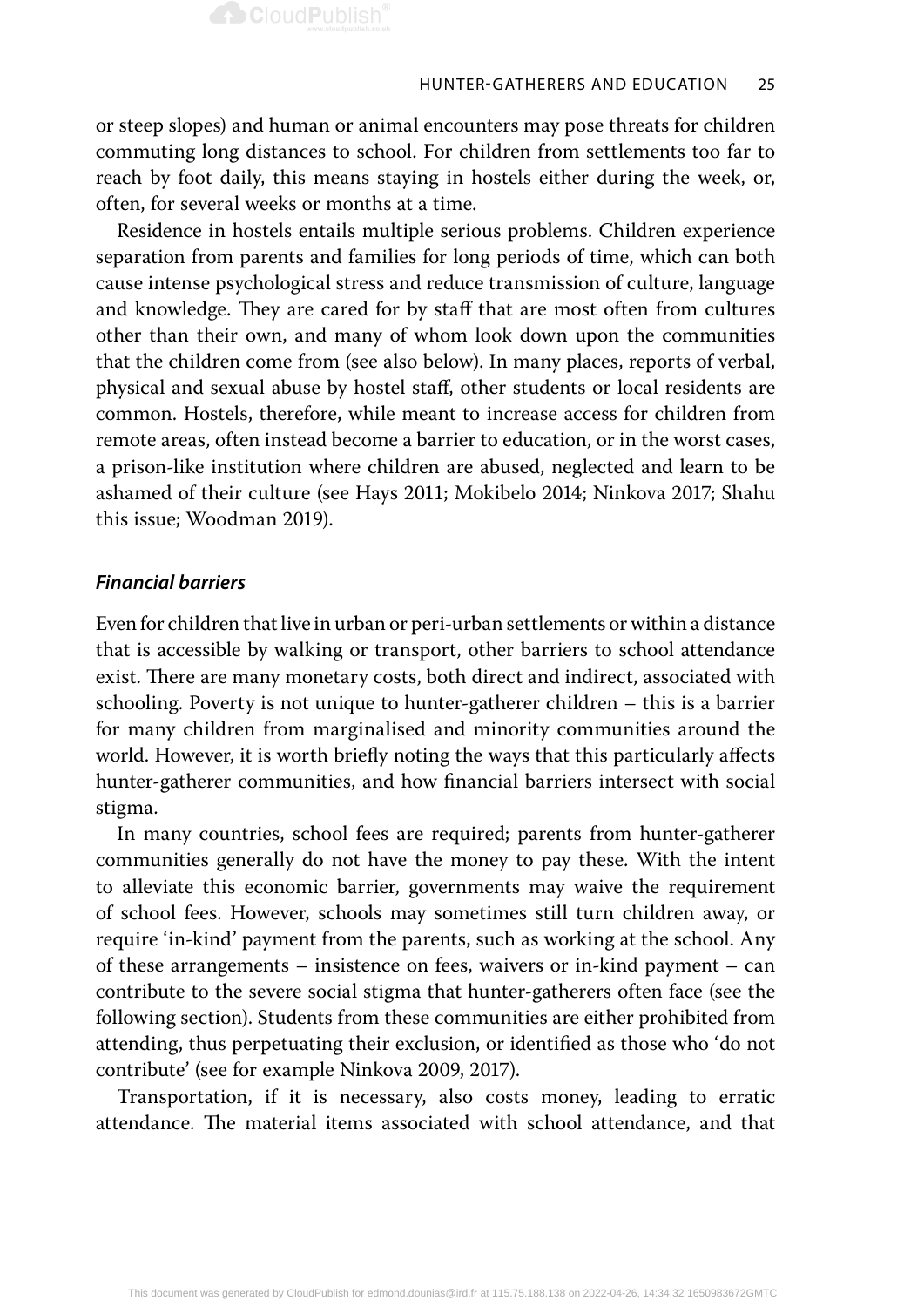

#### 26 Jennifer Hays, Velina Ninkova & Edmond Dounias

are deemed necessary for participation in schools are often inaccessible. These include books, paper, writing implements and other 'school supplies'; although these may be supplied by donations, they are often quickly used up, lost or stolen, leaving children without the necessary items to participate in formal schooling. Schools often require uniforms, or have a dress code that is not easy for children to meet. Clothes may be donated but they quickly wear out or get lost. Shoes are often an important item, which many children may not have. Not being able to conform to a dress code, whether formally required or not, can be a major reason that children drop out, especially when they are attending schools with students from other groups.

An important and easily overlooked necessary school item is toiletries, and this intersects with social stigma, described below. Not having adequate supplies is a major reason for children dropping out of school; especially girls once they reach the age of menstruation. Children who come to school without bathing or with unwashed clothes are often taunted about being dirty or smelling bad – often with racist associations (see Kiema 2010; Ninkova 2017). This is also something that is particularly problematic when children attend schools with other ethnic groups; teachers and hostel caretakers can also perpetuate this. Furthermore, the requirement for a particular type of clothes (often made of synthetic fabrics that may be unsuited to the local climate and environment), coupled with a general lack of washing and hygiene facilities, may also result in disease (Dounias and Froment 2011). This both creates health problems and lends an apparent legitimacy to stigma.

### *Social and cultural barriers*

This stigma is so profound that even when the (sometimes enormous) physical and economic barriers can be overcome, many students from hunter-gatherer communities still experience extreme social and cultural barriers to school attendance. Stigma towards hunter-gatherer communities remains one of the biggest barriers to their inclusion in education and in society at large – the schooling experience tends to perpetuate this stigma and, in some cases, to exacerbate it. In many parts of the world, hunter-gatherers are perceived as occupying the liminal space between nature and society; in some places, they are still considered to live 'like animals'. The stigma of 'belonging to the bush' (or the forest, or the sea) accompanies hunter-gatherer children in schools and colours their experiences with other learners and school staff. Research from Namibia, for example, illustrates how teachers conceive of 'San culture' or knowledge and the associated practices as ahistorical and rooted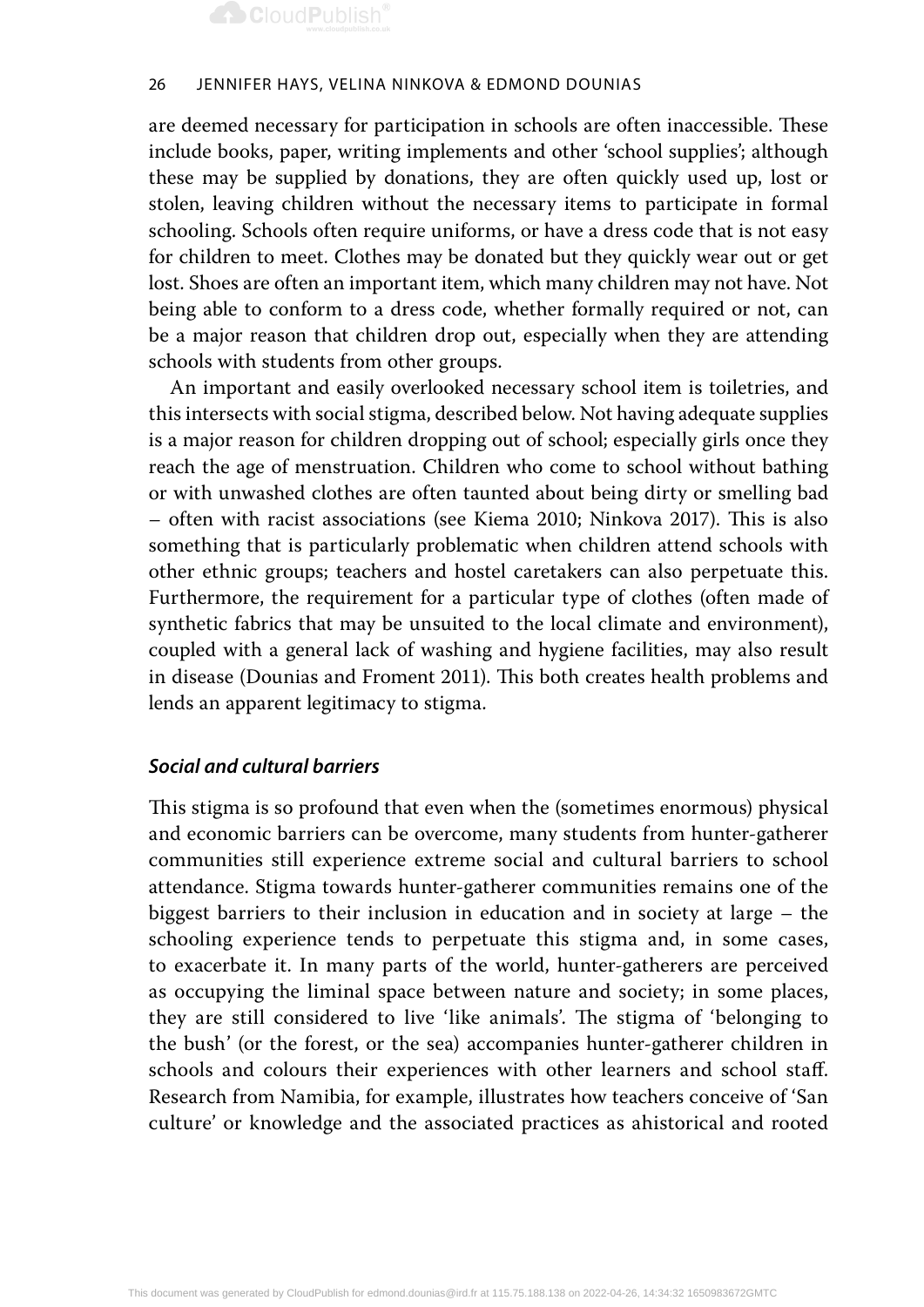

in the bush; when enacted in a classroom setting, such stereotypes alienate San learners, and create an environment in which they struggle to fit in and engage with others on an equal footing (Ninkova 2020, see also Paksi, this issue). It is important to note that this stereotypical association with the 'bush' or the 'forest' is not necessarily taken as an insult by hunter-gatherer youth themselves, who usually also characterise themselves this way. In some cases, this association is embraced with pride by hunter-gatherers – but it may still lead them to reject the school that does not understand or respect them (see Shahu, this issue).

Hunter-gatherer children grow up with a high degree of personal autonomy and freedom of movement and conduct, and experience harsh cultural clashes with strictly hierarchical education systems premised on student obedience and discipline. This leads not only to cultural alienation but to clashes between children and teachers and school staff which can result in coercion and physical or psychological violence.

Some hunter-gatherer children have access to schools attended only by others from their own language community (although they may not necessarily see each other as being from the same group) and sometimes they attend schools together with children from different language and cultural groups. When the schools are attended by children from other ethnic groups, stigma against huntergatherer groups or other sorts of conflict can exacerbate the other (numerous) problems related to poverty and language and cultural differences. The majority of hunter-gatherers live in contact zones, where multiple languages are spoken. An important observation in such settings is that the hunter-gatherer languages are never the dominant ones – on the contrary, hunter-gatherers often speak the languages of their surrounding groups; this situation is then mirrored in school (see Davids 2011; Sercombe 2010). These dynamics increase the invisibility of hunter-gatherer languages in a school setting and further hinder the development of these languages as languages of instruction.

In school, hunter-gather children are almost universally perceived as empty vessels that do not bring any valuable knowledge and that must be 'filled' with knowledge, values and skills. Parents are usually perceived as not having control over their children, as being 'illiterate' or as otherwise deficient. As we have argued above, however, hunter-gatherer communities in fact possess a deep and extensive knowledge of the local environment, engage in low-impact sustainable livelihoods and make valuable contributions to the maintenance of biodiversity, and their educational strategies are also highly effective and conducive to positive group dynamics. A lack of recognition of these differences, or of the potential value of the approaches, means that education is equated with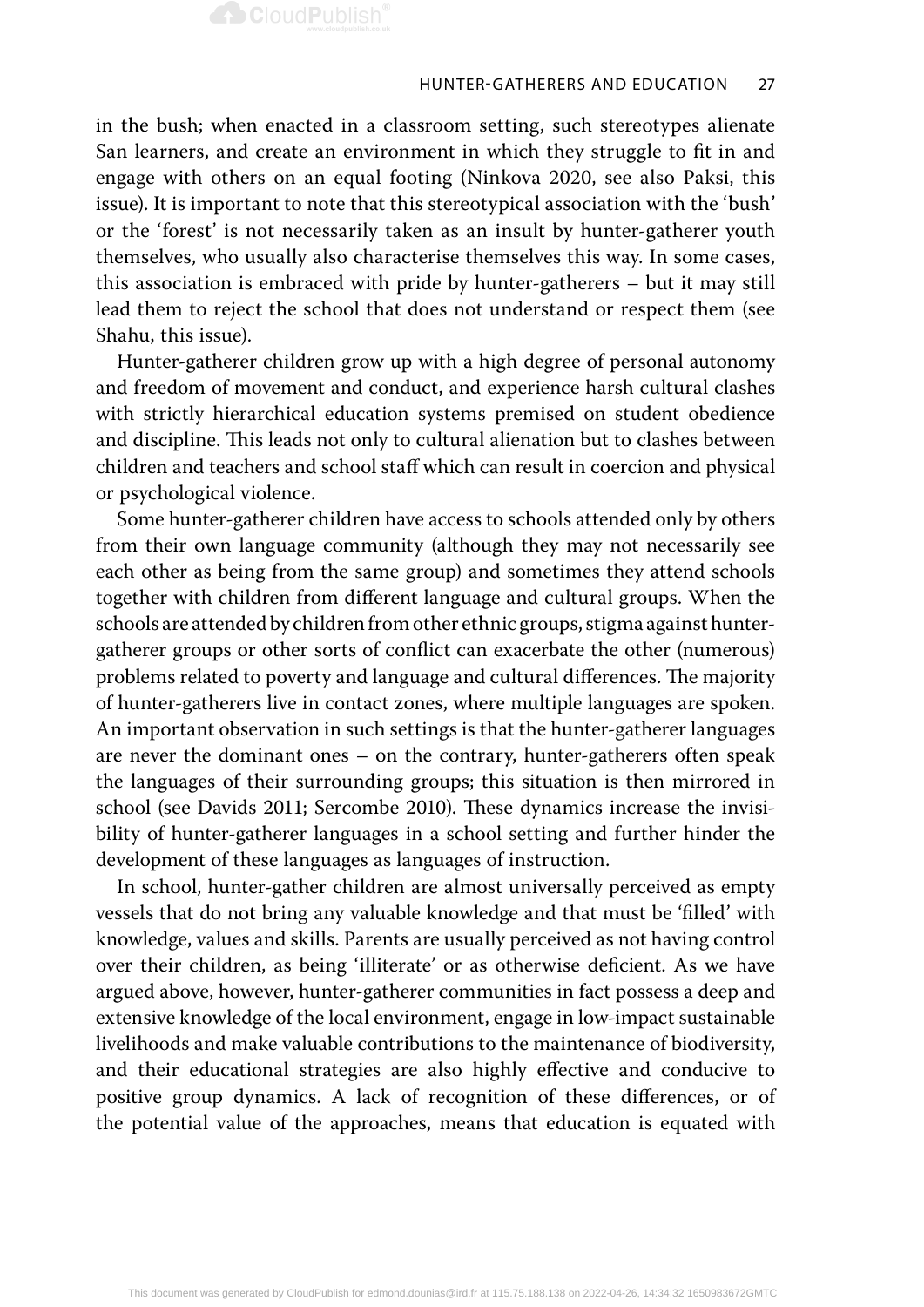#### 28 Jennifer Hays, Velina Ninkova & Edmond Dounias

becoming like the dominant group and leaving their own culture, language, knowledge and values behind. We argue that, rather than being viewed as a barrier to participation in the education system, hunter-gatherer worldviews and the educational approaches that sustain them should be recognised as legitimate in themselves and promoted wherever possible (see also Gray 2011).

We will return below to a discussion about traditional knowledge and education. First, we briefly discuss the issue of the quality and relevance of educational options available to hunter-gatherer children. Above we have outlined some of the most important and common barriers that hunter-gatherer children experience in accessing formal education. An equally important question, however, is what is it, exactly, that they have access to? Even when schools are available, and students are able to overcome the numerous problems related to transportation, clothing, supplies, language problems and stigma (among others), does formal education provide children with skills and knowledge that will be useful to them?

### *Quality and relevance*

Most often, the focus of efforts to improve education for hunter-gatherer communities is on providing physical access to schools, which, as we have seen, presents numerous challenges in itself. The quality and relevance of the education that they have access to, however, is less often discussed. One way to think about 'quality' is in terms of 'equality' – equal access to the same national curriculum, taught by well trained and competent teachers. A critical determinant of this aspect of educational quality is the commitment and skill of the teachers. For hunter-gatherer groups, their teachers are most often from other ethnic groups (though there are exceptions, this will be noted below). This means that teachers usually do not speak the language of the children, nor do they understand the culture – even well-meaning teachers are often insensitive to the ways that linguistic and cultural barriers affect children's participation in school. Furthermore, schools in remote areas are notoriously difficult to staff. While there are certainly committed individuals, very often being stationed to a rural school is seen as a temporary position at best – or in some cases is a punishment for bad behaviour elsewhere (Hays 2016b; Ninkova 2020; Sercombe 2010). The remote schools where hunter-gatherers are taught also are often lacking in terms of supplies, and buildings are poorly maintained.

Educational quality also depends upon the relevance of the teaching strategies and the curriculum to the students and their communities. Many national curriculums emphasise lifestyles, cultures and knowledge associated with urban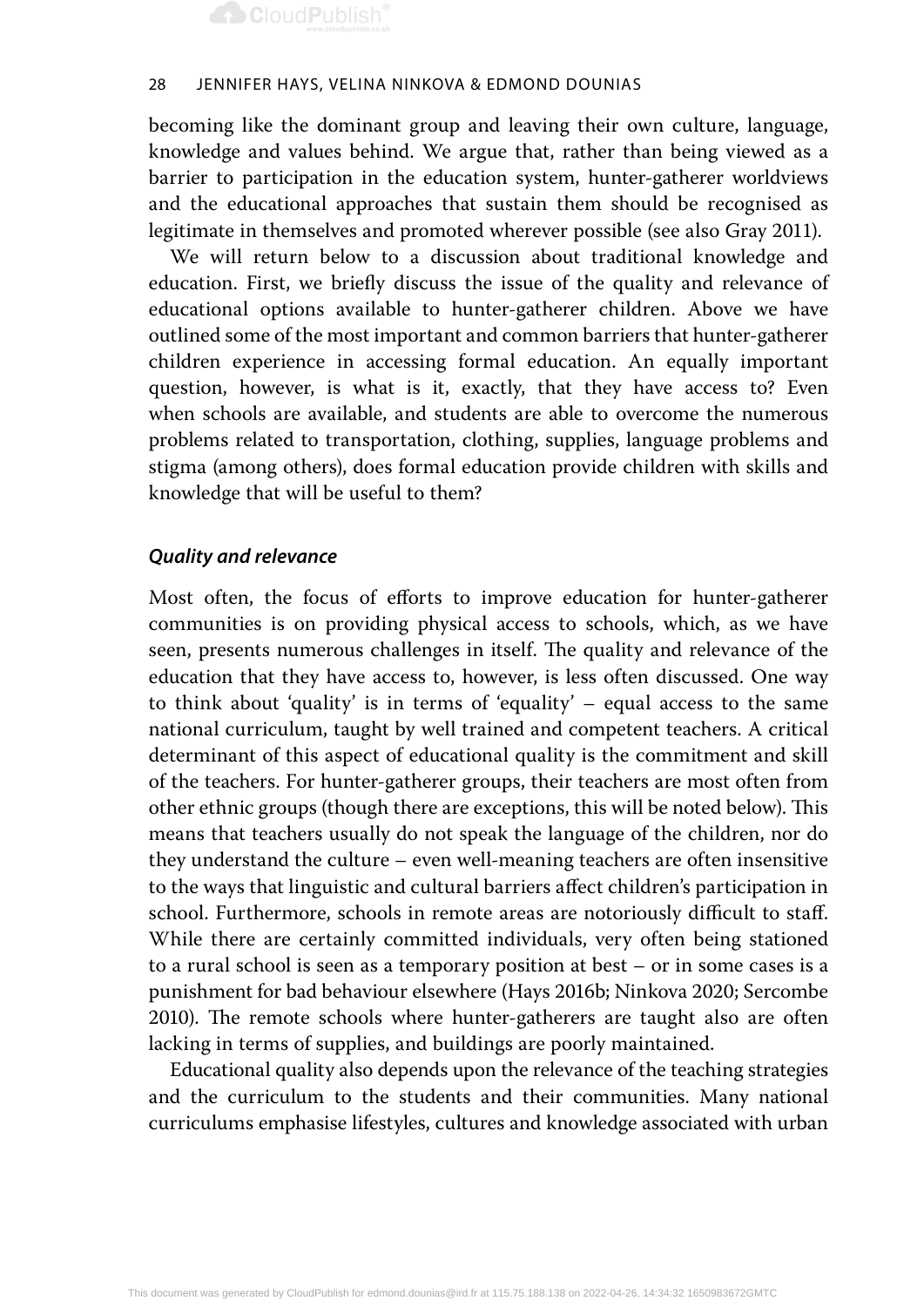living, ignoring or devaluing rural livelihoods (see Sanglir and Paksi, both this issue, and Ninkova 2020). Even if the primary goal is for hunter-gatherer children to learn mainstream skills, the foreign-ness of the curriculum materials can interfere with the learning process. More important, however, is the fact that mainstream educational systems are generally preparing children for livelihoods that are not available in their area and that thus would require relocation to urban areas. While some individuals from hunter-gatherer societies might choose to do this, many express a desire to remain in their familiar surroundings with their families. In addition, even those who seek out mainstream employment often find that stigma and racism present enormous barriers to employment. For many, the skills and knowledge needed to live in their own areas and engage in available economic options are not accessible through formal education.

Furthermore, alphabetic literacy is central to formal education while for many hunter-gatherer societies the oral transmission of knowledge is predominant. Although they are often defined as 'illiterate' or otherwise lacking, in fact, such societies have a huge capacity to learn through oral methods. When knowledge acquisition is mainly based on skills associated with literacy, hunter-gatherer children are characterised as intellectually deficient, rather than building on the knowledge and skills that they do possess.

While equality is seen as a crucial step towards increased social justice, its application seems limited in societies with large socioeconomic disparities between different groups. Hunter-gatherer communities should have equal access to education; however, they also need access to *equitable* education, that is, education that is premised on their specific needs, learning styles, circumstances and aspirations. For hunter-gatherers, this includes recognition of their historical and contemporary exploitation and marginalisation as well as the insurmountable barriers they are expected to overcome in order to fit into the national plan for their development. It would also include awareness of their cultural context and of their traditional pedagogical philosophies and practices. These are outlined in the section below.

### **Traditional education approaches**

By 'traditional education', we refer to the processes of teaching and learning new knowledge that predate the relatively recent phenomenon of formal education and which currently occur in settings other than school. Although huntergatherers must acquire large amount of ecological and cultural knowledge for their livelihoods, ethnographic accounts have highlighted a lack of structured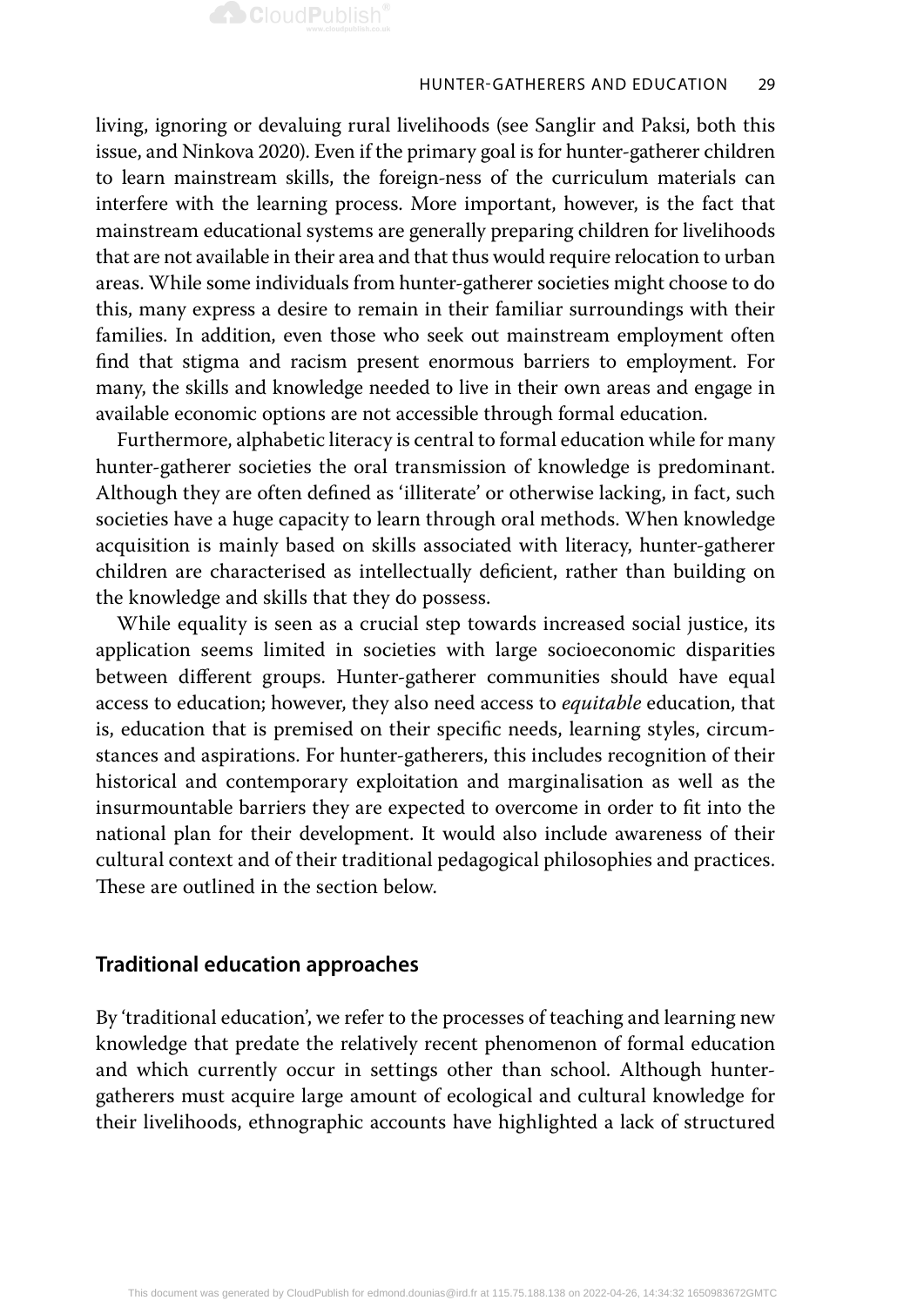#### 30 Jennifer Hays, Velina Ninkova & Edmond Dounias

teaching, and some scholars have debated whether intentional teaching occurs among hunter-gatherers at all. Recently, there has been more attention to the knowledge transmission strategies of hunter-gatherer groups. Through meta-analysis of ethnographic records, Boyette and Hewlett (2018) have demonstrated that hunter-gatherers indeed actively teach their infants and children, though not to the same degree, or in the same way, as do societies associated with other subsistence patterns.

Teaching among hunter-gatherers is characterised by a number of methods, including, but not limited to, pointing, demonstration, verbal instruction and storytelling, negative and positive feedback, and opportunity scaffolding (Boyette & Hewlett 2018; Hewlett & Roulette 2016). The literature recognises that both related and non-related adults can serve as 'teachers' (this is also called 'vertical' and 'oblique' knowledge transmission; Boyette & Hewlett 2018). Children themselves have been also recognised as holders, and transmitters, of important ecological and cultural knowledge that is unique to them alone and that in some cases may be inaccessible to adults (Dounias & Aumeeruddy-Thomas 2017), and that they transmit among themselves ('horizontal transmission', Hewlett et al 2011; Lew-Levy et al 2020). The role of parents as 'teachers' is particularly pronounced in the first years of a child's life, when infants are in constant physical proximity to their parents, are nursed on cue, and are engaged in most subsistence and social activities of their groups (Hewlett & Roulette 2016; Hewlett et al 2011; Konner 2005; Takada 2016). As children advance in age and in personal and physical autonomy, non-related adults and peers have an increasing role in the teaching of new knowledge (Hewlett & Roulette 2016; Lew-Levy et al 2020).

Learning, on the other hand, most commonly occurs within hunter-gatherer communities through processes such as observation, imitation, participation and innovation (Lew-Levy et al 2017). Play in mixed age and gender-groups has been recognised as an important aspect of children's socialisation (Lew-Levy et al 2017, 2018; see also Gray 2011; Salali et al 2019). Due to small group size, and emphasis on personal autonomy and sociopolitical and gender egalitarianism, hunter-gatherer education has been characterised by little to no coercion on part of the parents, and by children's active role in navigating the learning process, depending on their own motivation, interest and abilities (Boyette & Hewlett 2018; Lew-Levy et al 2017). Importantly, these characteristics – personal autonomy, strong sense of social belonging, self-motivation – form the foundation of successful educational practices according to recent meta-studies and comprehensive research (see for example Deci & Ryan 1987; Gallois et al 2017; Gray 2011; Ryan & Deci 2000, 2017).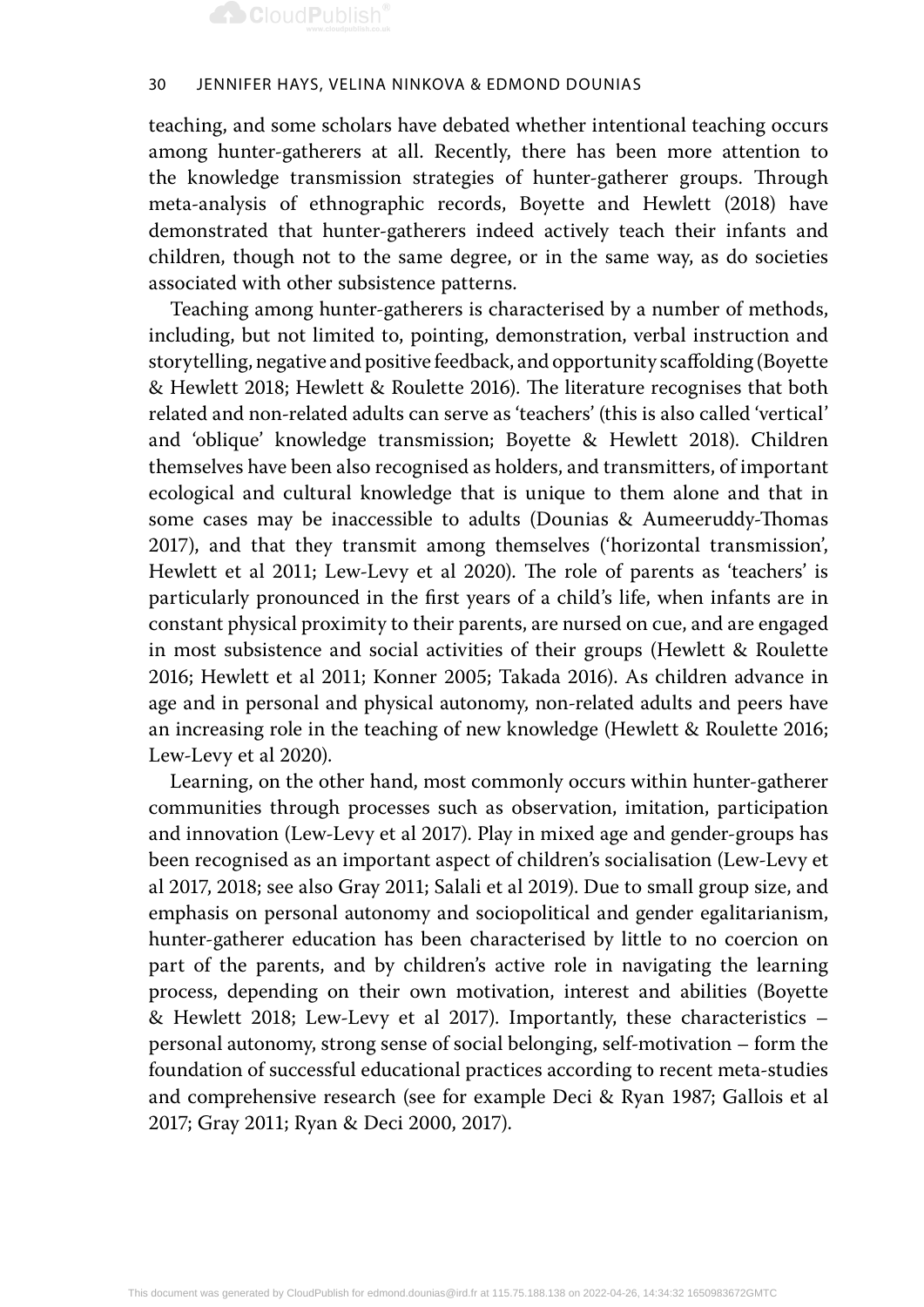

Global environmental and sociopolitical instability, coupled with increased access to formal education, have led to considerable disruptions in children's access to and mastery of traditional knowledge and practices (Dounias & Aumeeruddy-Thomas 2017). Despite having to cope with ongoing changes, hunter-gatherer communities have exhibited great resilience and continuation of practices and institutions rooted in their local environmental knowledge, subsistence strategies and relationship with the environment and with each other. Kinship, egalitarianism and personal autonomy continue to permeate the lives of foragers and post-foragers in different parts of the globe. As we have described above, traditional education and socialisation practices diverge, sometimes dramatically, from the norms, values and practices of formal education. They also contribute to the stigma hunter-gatherer children experience in schools today. Part of this stigma is rooted in the perception that the ways of hunter-gatherer communities are backwards, belonging to the past, and without value for life in the 'modern world'. Does traditional hunter-gatherer education hold any value in the twenty-first century? And for whom?

## **Traditional knowledge and formal education**

Formal education spearheads the global development agenda, attracting significant financial resources from international agencies and donors. Developing and recently developed nations prioritise the achievement of universal primary education and the eradication of illiteracy. Campaigns to alleviate poverty and to achieve gender equality, health and political emancipation and peace all point to the unquestionable role of education in reaching these goals.

We recognise the importance of formal education on an individual and societal level. Education can provide qualifications leading to employment and can provide basic skills for navigating local and national economies. Education can also raise awareness among communities about their rights and has the potential to equip them with the tools necessary to seek justice in the face of increasing threats. We have also described, however, how local encounters with national education systems have been extremely problematic for huntergatherers. Almost universally, hunter-gatherer children have been alienated and stigmatised in schools and their self-esteem and knowledge systems devalued and rejected. Therefore, we would like to suggest a more critical engagement with the theme of education in relation to contemporary hunter-gatherers.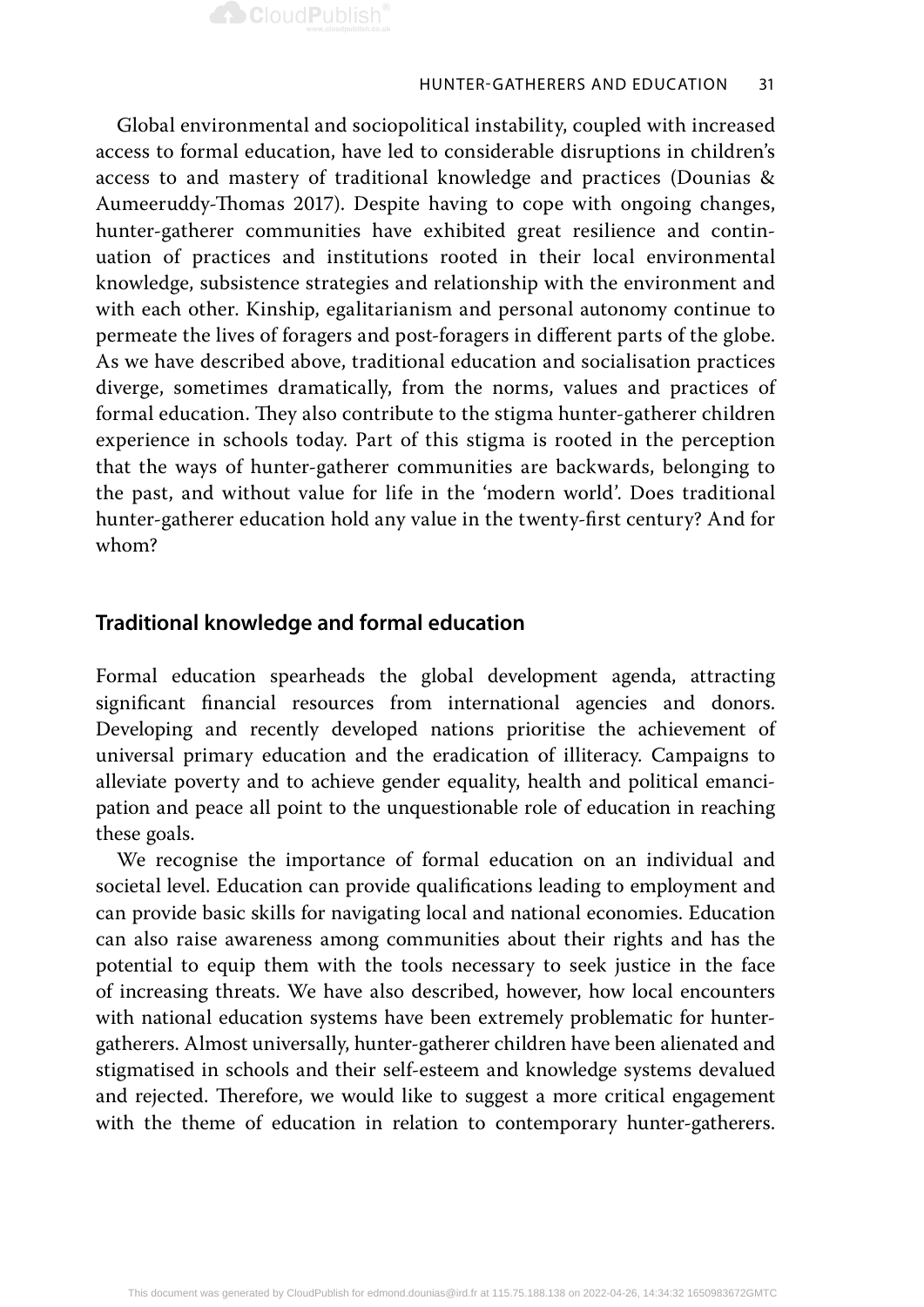#### 32 Jennifer Hays, Velina Ninkova & Edmond Dounias

What do hunter-gatherer communities themselves want? What is available to them? What educational approaches can bring value to their lives?

The communities with whom we ourselves work (Dounias 2017; Hays 2016a; Ninkova 2017) are clearly articulating a desire to maintain their own traditional knowledge and practices – though not necessarily at the expense of access to formal education; likewise, many also wish for better access to formal education, but not at the expense of their own cultural heritage. Different individuals within a community may have different aims (Paksi, this issue); or the same individuals may desire a combination of formal education along with access to the land and resources they need to practice traditional strategies. In some cases, children will attend formal education for a while before rejecting it in favour of their own lifestyle (Shahu, this issue) or communities may request that their traditional strategies and rhythms, in particular with regard to their seasonal mobility, be respected in the formal system. In many cases, as communities and as individuals, hunter-gatherers are strategically seeking access to a combination of skills and knowledge that they identify as relevant and useful to them in the situations in which they live (Hays 2016a). This requires some flexibility in the way formal system is implemented, but such flexibility is often seen by school officials as contradicting the principle of equality that is a foundational aspect of state-established formal systems.

There are many ways in which traditional knowledge and skills may be important to hunter-gatherer individuals and communities. They may be central to people's identity, their sense of 'who they are'. They may also provide access to crucial resources. Even when they are not able to survive only from wild foods, meat and plants obtained through hunting and gathering often provide needed supplements to otherwise insufficient diets, and in some places (or at some times) they make up a large part of food intake. Traditional skills and knowledge often provide access to cash, through their demonstration to tourists, or from craft production or the harvesting of medicinal or otherwise valuable plants for mainstream sale. In some cases, communities are recognised as having particular skills related to knowledge of the bush, such as tracking, and individuals are sought out and paid to provide these skills. Recognition by members of wider national and international society of the value of these skills thus can contribute to their maintenance through providing a context that recognises, values and remunerates them.

As we have noted above, there is an argument to be made globally that the knowledge of hunters-gatherers is valuable and contributes to human and biodiversity. Its maintenance, however, must be situated within the community. An enlightening example of the worldwide benefit of maintaining the traditional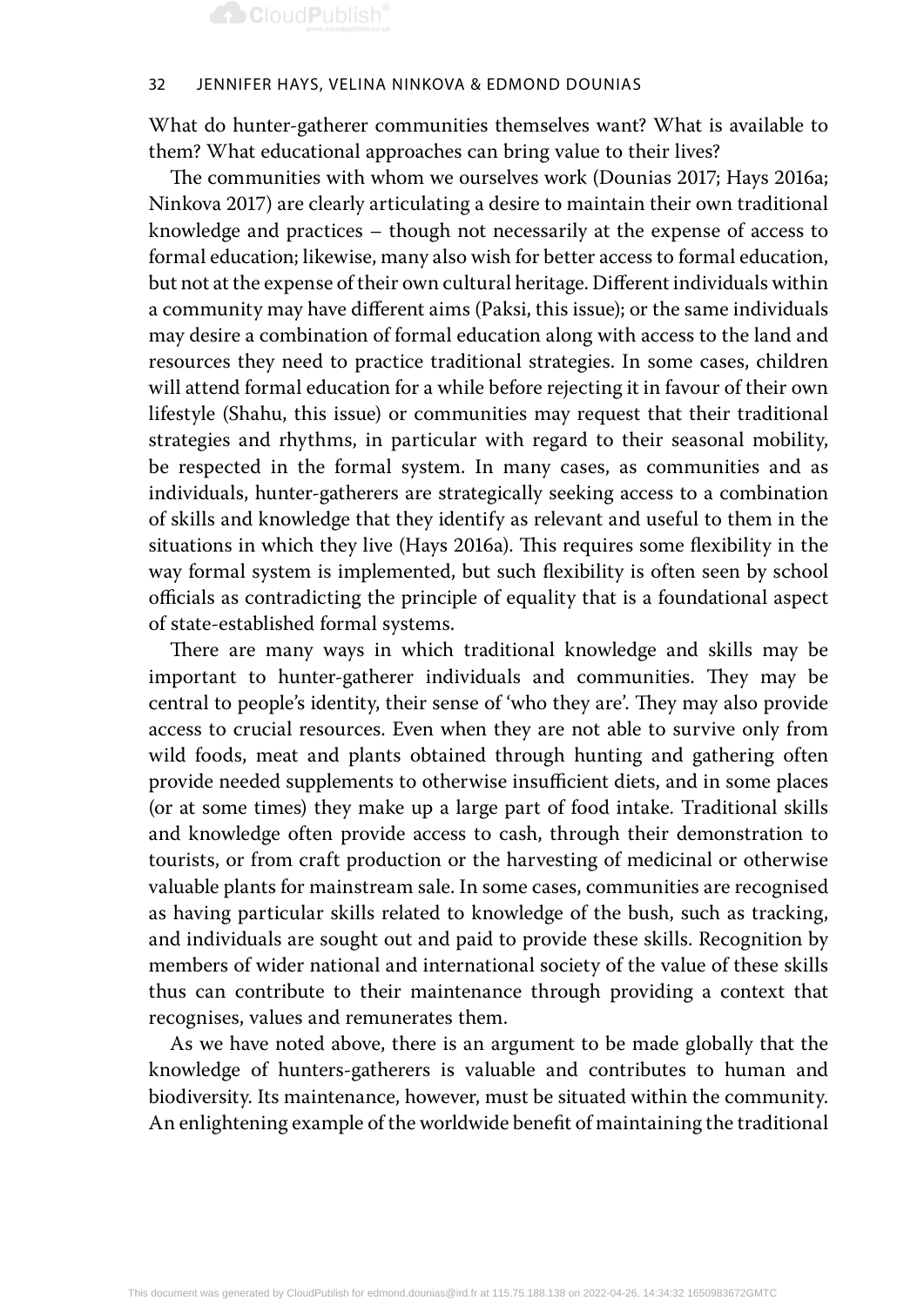

knowledge of hunter-gatherers is related to the 'zero hunger' Sustainable Development Goal (SDG) of the 2030 UN Agenda. The UN Decade of Action on Nutrition (2016–2025) (UN nd) calls on the enhancement of sustainable food systems and on the importance of diversifying diets with nutritious foods while broadening the existing food base and preserving biodiversity. Many of the existing indigenous food systems have been doing this for hundreds of years and can contribute to the current debate on sustainable food systems and resilience (Kuhnlein et al 2013). Hunter-gatherer food systems rely more than any other on wild edibles that are not part of the mainstream food markets. These wild edibles are the genetic ancestors of many of the foods we consume today. They constitute a diverse and nutrient-rich reservoir for the diversification of the diets, thus can provide an important contribution to achieving this challenging SDG by 2030 (Dounias 2014). Similar arguments can be made for the relevance of hunter-gatherer knowledge and practices to other SDGs. They could also help us move towards better understanding of, and approaches to, climate change, biodiversity loss, zoonotic diseases and global pandemics, and other global concerns – including education.

## **Conclusion**

The holistic environmental knowledge held by communities that depend upon their natural surroundings for survival cannot easily be produced out of context; it is alive in the minds of people and their interactions with the environment. When children participate in formal education, especially in systems that do not recognise or respect their home culture, it interferes with the multiple processes involved with the communication and learning of this knowledge. This happens when children are separated from their communities for significant lengths of time and when their cultures, languages, skills, and environmental knowledge are unrecognised, or actively denigrated, in the school systems. Given the importance of this knowledge (for communities themselves, and for efforts to address climate change, food shortages and other global concerns), this is extremely problematic.

At the same time, in order for hunter-gatherer communities to move towards greater self-determination, and to participate in national and international decision-making processes, gaining access to knowledge, skills, languages and other competencies associated with formal education is essential. Figuring out what approaches might achieve this difficult balance – without veering towards either assimilation or exclusion – requires understanding of the global issues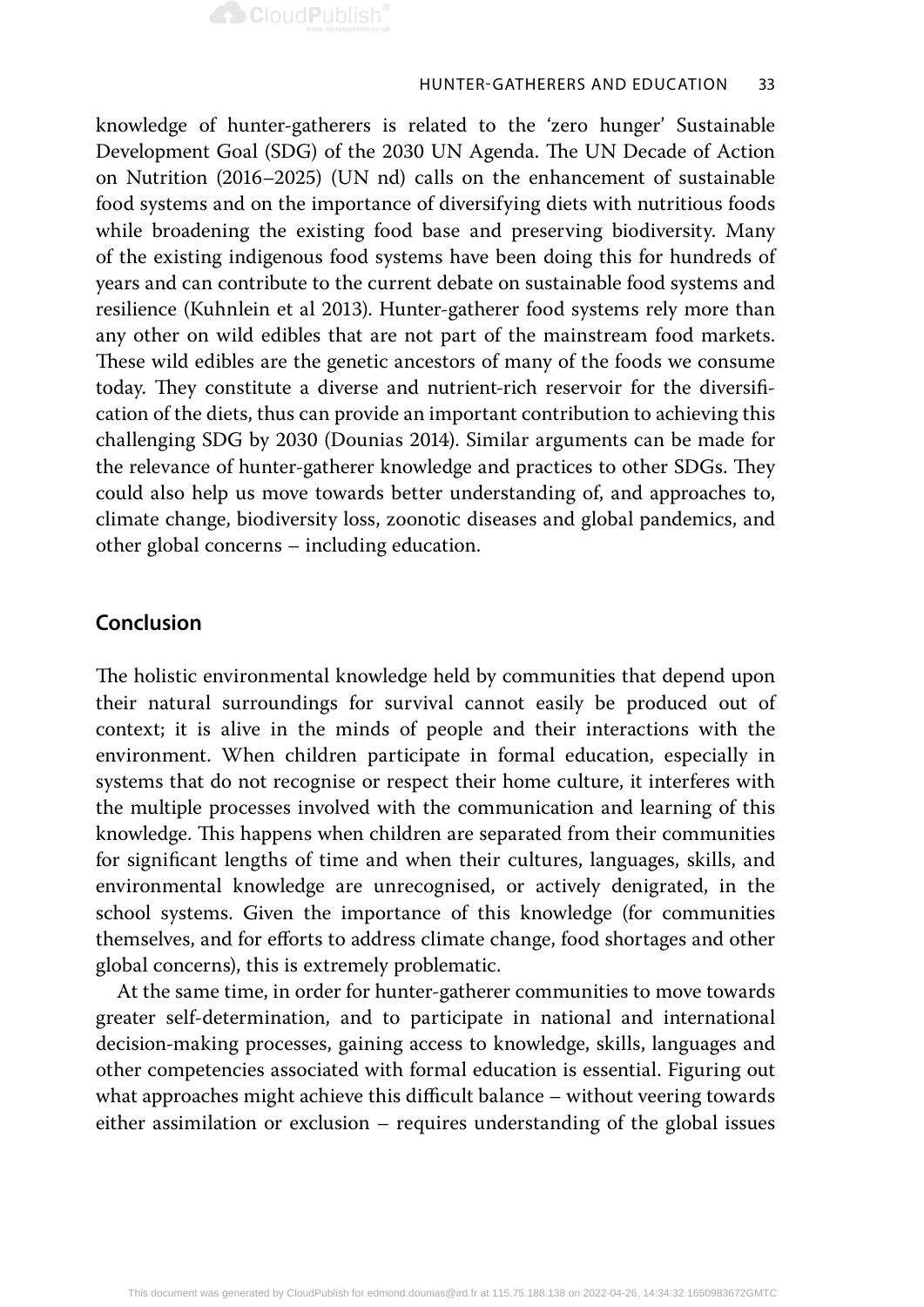#### 34 Jennifer Hays, Velina Ninkova & Edmond Dounias

and also of the particular regional, national and local contexts. Ethnographically informed research has much to contribute to a fuller understanding of the impact of formal schooling on traditional knowledge transmission among hunter-gatherers and to recognition of the strategic responses that such communities are using to gain access to the knowledge, skills and resources that will best enable them to survive – and to thrive.

This article, and collection of papers in this special issue, are a contribution to this effort. In this issue, Lavi describes a situation in which Nayaka students that are adapting to formal methods of knowledge transmission in Indian schools exhibit noticeable changes in social behaviour. How do these changes affect social relations and the transmission of local knowledge? Shahu highlights the role of *resistance* in the Raute's lack of engagement with the Nepalese government school system. In what cases are hunter-gatherer responses deemed as 'failure' actually a refusal to participate in a system where the odds are stacked against them? Sanglir explores various alternatives to mainstream education for the Moken in Thailand. What sorts of educational approaches might serve the diverse needs of hunter-gatherer communities? Paksi describes how Khwe attending formal school in northern Namibia value traditional knowledge much less than those who are actively using such knowledge. Is it the schooling process that is de-valuing local knowledge or is the emphasis on schooling a response to declining availability of traditional resources – or both?

The answers to these, and related questions, are not singular or definitive – we must think of them as both *processual* and *relational*, embedded in evolving interactions among multiple factors, including knowledge content, transmission strategies, environmental circumstances, access to resources, cultural values, social structures, livelihood options, identity and social pressure – and surely many others. These processes and relations are highly complex and not easily defined; this is a major challenge for policy makers, educational authorities and government officials charged with finding 'solutions' to the challenges associated with providing formal education to hunter-gatherer communities. We do not know of any approach aimed at incorporating hunter-gatherer communities into mainstream systems that can be defined as an unqualified success.

Simultaneously, as we have argued in this paper, the current global situation – and its many ongoing and looming crises – calls for a much greater appreciation of the important knowledge and skills that hunter-gatherer communities possess, and their methods of transmitting it, and with a greater recognition of and respect for their culture, subsistence strategies and relationship with the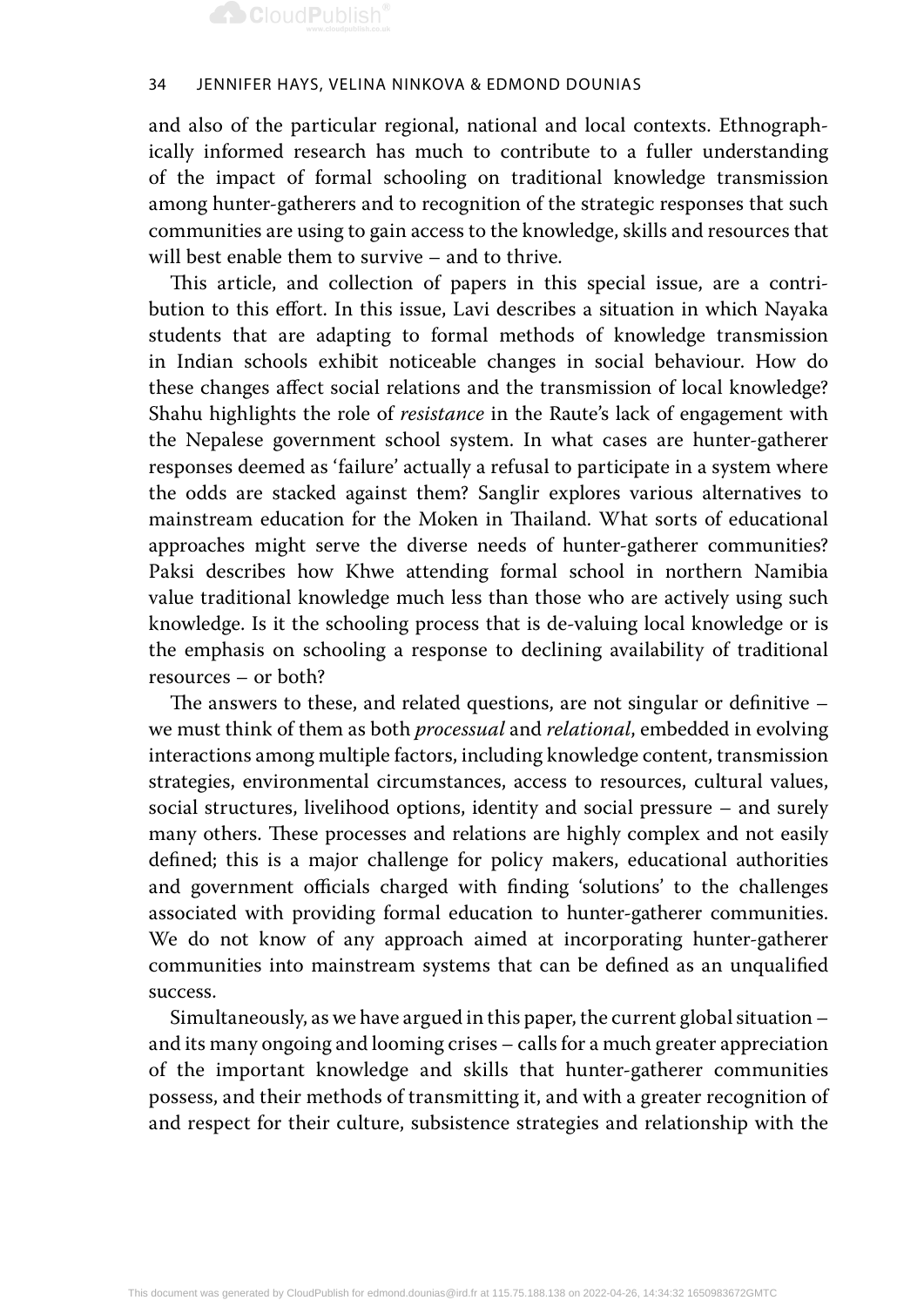

environment. We have also argued for a recognition of the important sector of human diversity that hunter-gatherer communities represent. Appreciation for and recognition of this diversity, and the communities themselves and their relationships with the environment, must serve as the foundation for any effort to improve the educational situation of hunter-gatherer communities. In fact, perhaps what is needed is to go beyond this, to an approach in which mainstream society seeks to also learn from hunter-gatherers and other local communities. Such an approach could also significantly contribute to our own educational systems, and to our possibilities for living sustainably on this planet.

## **References**

- Binford, LR 2001. *Constructing frames of reference: an analytical method for archaeological theory building using ethnographic and environmental data sets*. Los Angeles: University of California Press.
- Bird-David, N 2017a. *Us relatives: scaling and plural life in a forager world.* Oakland: California University Press.
- Bird-David, N 2017b. Before nation: scale-blind anthropology and foragers' world of relatives. *Current Anthropology* 58:209–226.
- Boyette, AH & Hewlett, BS 2018. Teaching in hunter-gatherers. *Reviews in Philosophy and* Psychology 9:771–797.
- Burger, JR & Fristoe, TS 2018. Hunter-gatherer populations inform modern ecology. *Proceedings of the National Academy of Sciences* 115(6):1137–1139.
- Corbett, M 2007. *Learning to leave: the irony of schooling in a coastal community*. Halifax, Nova Scotia: Fernwood.
- Davids, L 2011. San language development for education in Namibia: progress and challenges. *Diaspora, Indigenous and Minority Education* 5(2):126–134.
- Deci, EL & Ryan RM 1987. The support of autonomy and the control of behavior. *Journal of Personality & Social Psychology* 53(6):1024–1037.
- Desjardins, L 2016. L'éducation comme moyen de sauver les forêts tropicales et de garantir les droits des peoples autochtones: l'exp*é*rience des '*é*coles de la jungle' en Indonesie. In Bellier, I & Hays, J (eds) *Quelle Éducation pour les peuples autochtones*? Paris, l'Harmattan:185–200.
- Dounias, E 2009. The sentinel key role of indigenous peoples in the assessment of climate change effects on tropical forests. *IOP Conf. Series: Earth and Environmental Science* 6:572008.
- Dounias, E 2014. From foraging to… foraging. *NWFP Update* 4, https://www.fao.org/ forestry/nwfp/88024/en/.
- Dounias, E 2017. L'école de la forêt. La difficile conciliation entre instruction formelle et éducation culturelle chez les chasseurs-cueilleurs Kola (sud Cameroun). *AnthropoChildren* (8) https://doi.org/10.25518/2034-8517.2668.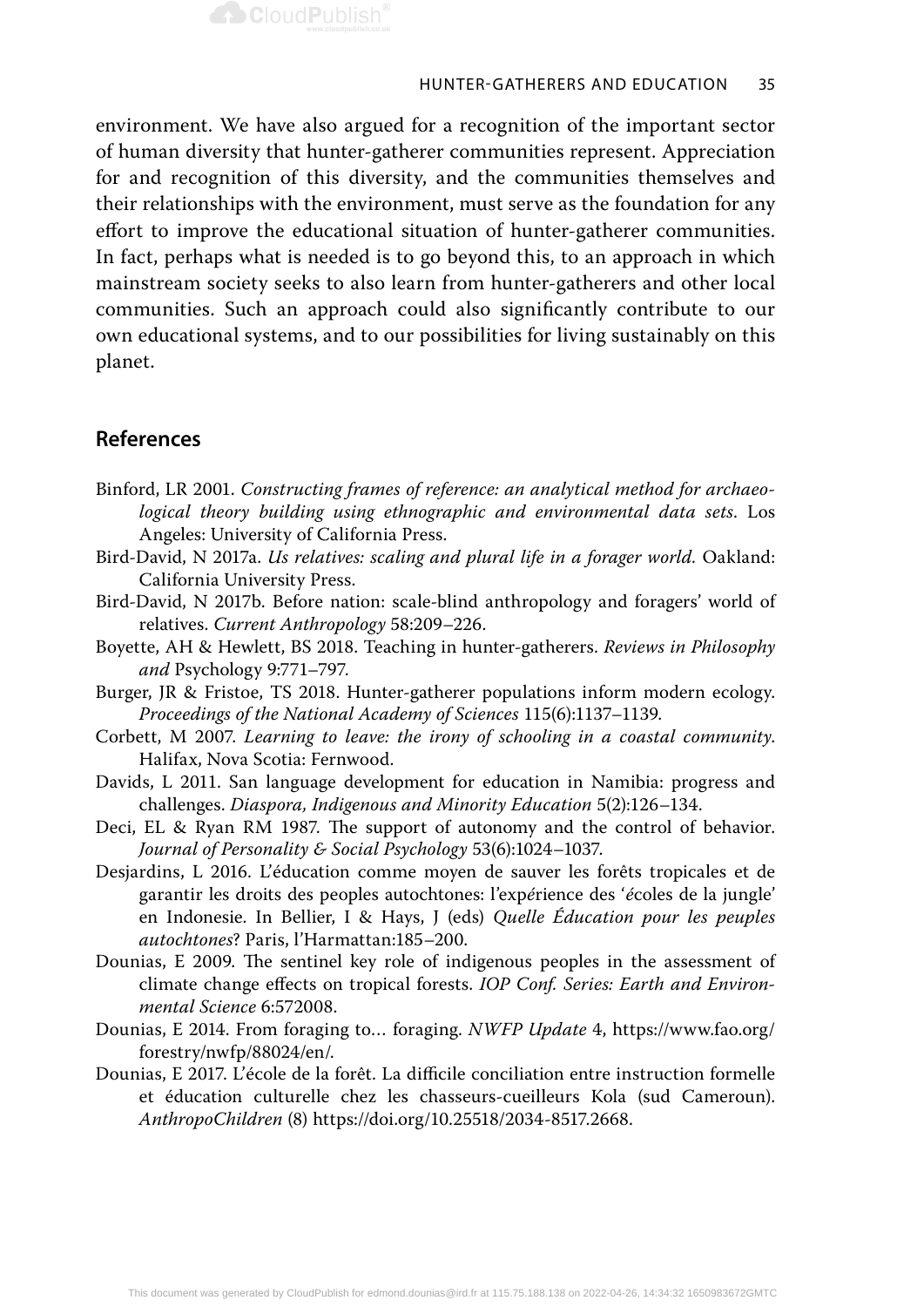#### 36 Jennifer Hays, Velina Ninkova & Edmond Dounias

- Dounias, E & Aumeeruddy-Thomas, Y (eds) 2017. Children's ethnobiological knowledge. *AnthropoChildren* (8) https://doi.org/10.25518/2034-8517.2799.
- Dounias, E & Froment, A 2011. From foraging to farming among present-day forest hunter-gatherers: consequences on diet and health. *International Forestry Review* 13(3):294–304.
- Gallois, S, Duda, R & Reyes-García, V 2017. Local ecological knowledge among Baka children: a case of 'children's culture'? *Journal of Ethnobiology* 37(1):60–80.
- Garnett, ST, Burgess, ND, Fa, JE et al. 2018 A spatial overview of the global importance of indigenous lands for conservation. *Nature Sustainability* 1:369–374.
- Gray, P 2011. The evolutionary biology of education: how our hunter-gatherer educative instincts could form the basis for education today. *Evolution: Education and Outreach* 4:28–40.
- Hays, J 2011. Educational rights for indigenous communities in Botswana and Namibia. *The International Journal of Human Rights* 15(1):127–153.
- Hays, J 2016a. *Owners of learning: the Nyae Nyae village schools over twenty-five years*. Basel: Basler Afrika Bibliografien.
- Hays, J 2016b. Who owns education? Schooling, learning and livelihood for the Nyae Nyae Ju|'hoansi. *Journal of Namibian Studies* 20:37–62.
- Hewlett, BS, Fouts, HN, Boyette, AH & Hewlett, BL 2011. Social learning among Congo Basin hunter-gatherers. *Philosophical Transactions of the Royal Society B*  366:1168–1178.
- Hewlett, BS & Roulette, CJ 2016. Teaching in hunter-gatherer infancy. *Royal Society Open Science* 3:1–14.
- ILO (International Labour Organization) 1989. C169 indigenous and tribal peoples convention, 1989. *ILO*. 27 June. https://www.refworld.org/docid/3ddb6d514.html.
- ILO (International Labour Organization) 2020. Implementing the ILO indigenous and tribal peoples convention no 169: towards an inclusive, sustainable and just future. *ILO*. 3 February. https://www.ilo.org/global/publications/books/WCMS\_735607/ lang--en/index.htm.
- IPBES (Intergovernmental Science-Policy Platform on Biodiversity and Ecosystem Services) 2019. *Global assessment report on biodiversity and ecosystem services*. https://ipbes.net/global-assessment-report-biodiversity-ecosystem-services.
- Kiema, K 2010. *Tears for my land: a social history of the Kua of the Central Kalahari Game Reserve, Tc'amnqoo*. Gaborone: Mmegi Publishing House.
- Konner, MJ 2005. Hunter-gatherer infancy and childhood: the !Kung and others. In Hewlett, BS & Lamb, ME (eds) *Hunter-gatherer childhoods: evolutionary, developmental and cultural perspectives*. New Brunswick: Transaction Publishers:19–64.
- Kuhnlein, HV, Erasmus, B, Spigelski, D & Burlingame, B 2013. *Indigenous peoples' food systems and well-being: interventions and policies for healthy communities*. Rome, FAO.
- Lavi, N 2021. The freedom to stop being free: rethinking school education and personal autonomy among Nayaka children in South India. *Hunter Gatherer Research* 5(1):39–66.
- Lew-Levy, S, Kissler, SM, Boyette, AH, Crittenden, N, Mabulla IA & Hewlett B 2020. Who teaches children to forage? Exploring the primacy of child-to-child teaching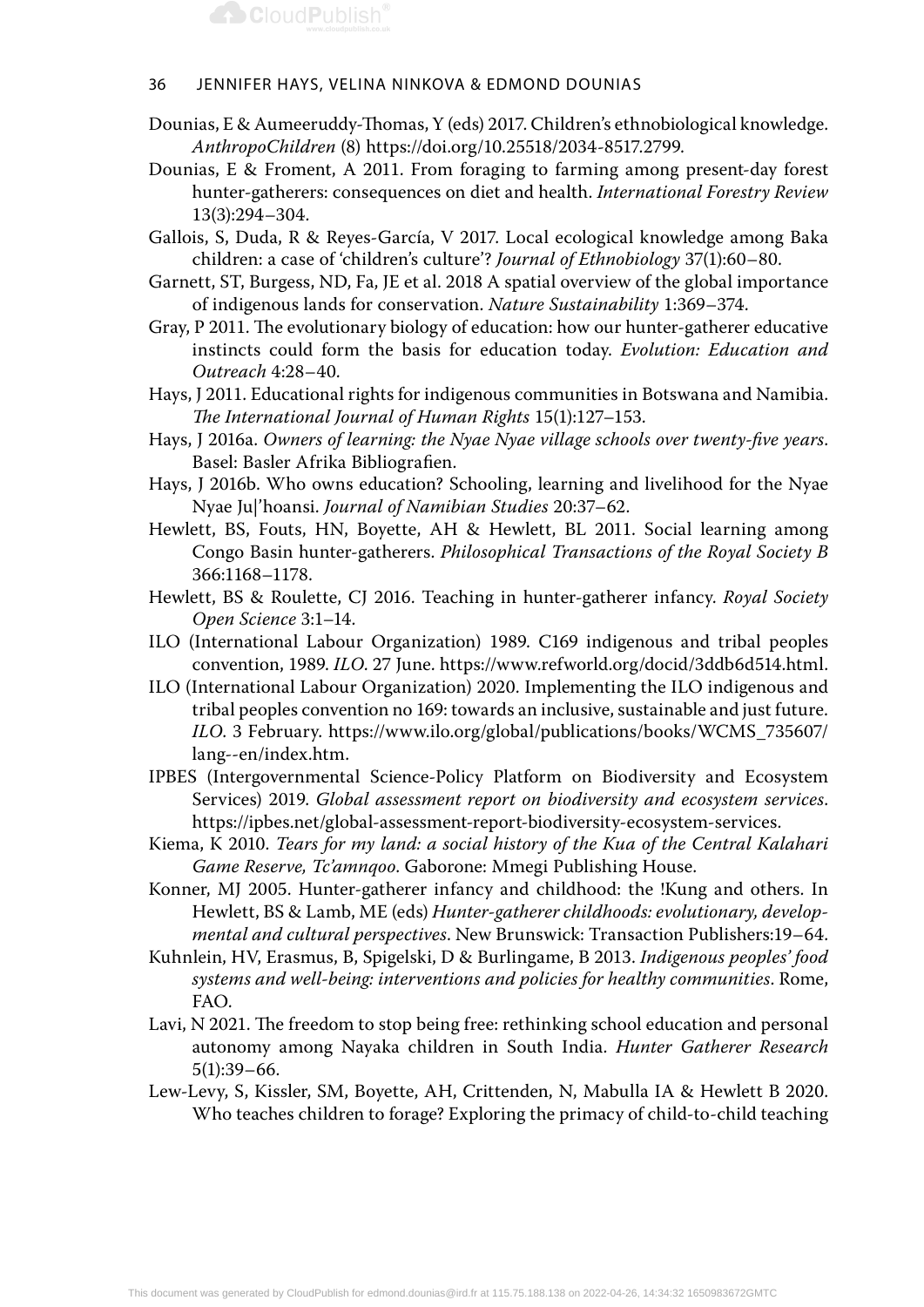among Hadza and BaYaka hunter-gatherers of Tanzania and Congo. *Evolution and Human Behavior* 41:12–22.

- Lew-Levy, S, Reckin, R, Lavi, N, Cristobal-Azkarate, J & Ellis-Davies, K 2017. How do hunter-gatherer children learn subsistence skills? A meta-ethnographic study. *Human Nature* 28:367–394.
- Lew-Levy, S, Reckin, R, Lavi, N, Cristobal-Azkarate, J & Ellis-Davies, K 2018. How do hunter-gatherer children learn social and gender norms? A meta-ethnographic study. *Cross-Cultural Research* 52:213–255.
- Mamo, D (ed) 2020. *The indigenous world 2020.* Copenhagen: IWGIA.

**CloudPublish** 

- Mokibelo, EB. 2014. Why we drop out of school: voices of San school dropouts in Botswana. *Australian Journal of Indigenous Education* 43(2):185–194.
- Ninkova, V 2009. Under the big tree: challenges and accomplishments of Gqaina, a primary school for Ju|'hoan children in Omaheke, Namibia. Unpublished Master's thesis, University of Tromsø, the Arctic University of Norway.
- Ninkova, V 2017. 'Now that we have development': change, resilience and education for the Omaheke Ju|'hoansi. Unpublished PhD thesis, University of Tromsø, the Arctic University of Norway.
- Ninkova, V 2020. Perpetuating the myth of the 'wild Bushman': inclusive multicultural education and the Omaheke Ju|'hoansi in Namibia. *Comparative Education Review* 64(2):159–178.
- Ninkova, V, Hays, J, Lavi, N, Ali, A, da Silva Macedo, SL, Davis, HE & Lew-Levy, S 2022. Hunter gatherer children at school: a view from the Global South. *Comparative Education*. Pre-print https://psyarxiv.com/zxq98.
- Paksi, A 2021. 'We live in a modern time': local perceptions of traditional knowledge and formal education among a Namibian San community. *Hunter Gatherer Research* 5(1):119–151
- Ryan, RM & Deci, EL 2000. Self-determination theory and the facilitation of intrinsic motivation, social development, and well-being. *American Psychologist*  55(1):68–78.
- Ryan, RM & Deci, EL 2017. *Self-determination theory: basic psychological needs in motivation, development, and wellness.* New York: Guilford Press.
- Salali, GD, Chaudhary, N, Bouer, J et al 2019. Development of social learning and play in BaYaka hunter-gatherers of Congo. *Science Report* 9:11080.
- Sanglir, J 2021. Exploring culture-based learning for Moken hunter-gatherer children. *Hunter Gatherer Research* 5(1):67–92.
- Sercombe, P 2010. Language and education: the experience of the Penan in Brunei. *International Journal of Educational Development* 30:625–635.
- Shahu, M 2021. Resistance and reproduction of knowledge in the post nomadic life of foraging Raute. *Hunter Gatherer Research* 5(1):93–118.
- Sobrevila, C 2008. *The role of indigenous peoples in biodiversity conservation: the natural but often forgotten partners*. Washington: World Bank.
- Takada, A 2016. Education and learning during social situations among the central Kalahari San. In Terashima, H & Hewlett, BS (eds) *Social learning and innovation in contemporary hunter-gatherers: evolutionary and ethnographic perspectives*. Tokyo: Springer:97–111.